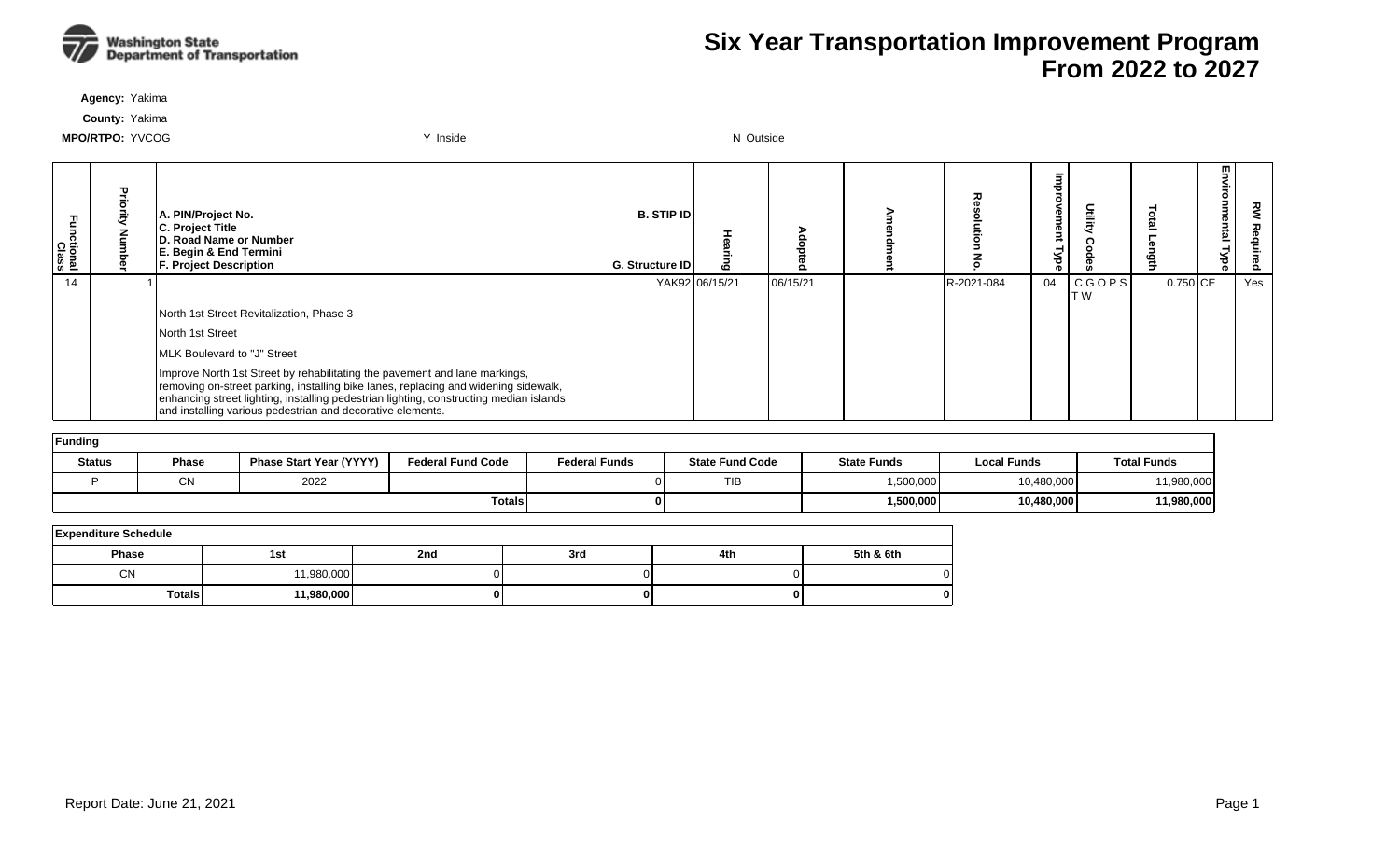

**Agency:** Yakima

**County:** Yakima

| Ξ<br>ctional<br>Class | A. PIN/Project No.<br>C. Project Title<br>D. Road Name or Number<br>E. Begin & End Termini<br><b>F. Project Description</b>                                                                       | <b>B. STIP ID</b><br>G. Structure ID | $\mathbf{c}$   |          |            | Φ<br>gu<br>≺<br>ह | Deility      |            | m<br>- | 꽁<br>௨ |
|-----------------------|---------------------------------------------------------------------------------------------------------------------------------------------------------------------------------------------------|--------------------------------------|----------------|----------|------------|-------------------|--------------|------------|--------|--------|
| 04                    |                                                                                                                                                                                                   |                                      | YAK11 06/15/21 | 06/15/21 | R-2021-084 | 01                | <b>OPSTW</b> | $0.280$ EA |        | No     |
|                       | Bravo Company Boulevard, Phase 1                                                                                                                                                                  |                                      |                |          |            |                   |              |            |        |        |
|                       | Bravo Company Blvd                                                                                                                                                                                |                                      |                |          |            |                   |              |            |        |        |
|                       | Railroad Tracks to 'D' Street                                                                                                                                                                     |                                      |                |          |            |                   |              |            |        |        |
|                       | Construct four-lane roadway section with median, bike lanes and roundabouts, install<br>curb, gutter, sidewalk, street lighting and storm drainage system, along with water<br>and sewer systems. |                                      |                |          |            |                   |              |            |        |        |

| Funding       |              |                                |                          |                      |                        |                    |                    |                    |  |  |  |  |  |
|---------------|--------------|--------------------------------|--------------------------|----------------------|------------------------|--------------------|--------------------|--------------------|--|--|--|--|--|
| <b>Status</b> | <b>Phase</b> | <b>Phase Start Year (YYYY)</b> | <b>Federal Fund Code</b> | <b>Federal Funds</b> | <b>State Fund Code</b> | <b>State Funds</b> | <b>Local Funds</b> | <b>Total Funds</b> |  |  |  |  |  |
|               | $\sim$<br>◡ᡰ | 2022                           |                          |                      |                        | ΩI                 | 6,000,000          | 3,000,000          |  |  |  |  |  |
|               |              |                                | Totals                   |                      |                        | ΟI                 | 6,000,000          | 000,000,6          |  |  |  |  |  |

| <b>Expenditure Schedule</b> |           |     |     |     |           |  |  |  |  |  |  |  |
|-----------------------------|-----------|-----|-----|-----|-----------|--|--|--|--|--|--|--|
| <b>Phase</b>                | 1st       | 2nd | 3rd | 4th | 5th & 6th |  |  |  |  |  |  |  |
| <b>CN</b>                   | 6,000,000 |     |     |     |           |  |  |  |  |  |  |  |
| <b>Totals</b>               | 6,000,000 |     |     |     |           |  |  |  |  |  |  |  |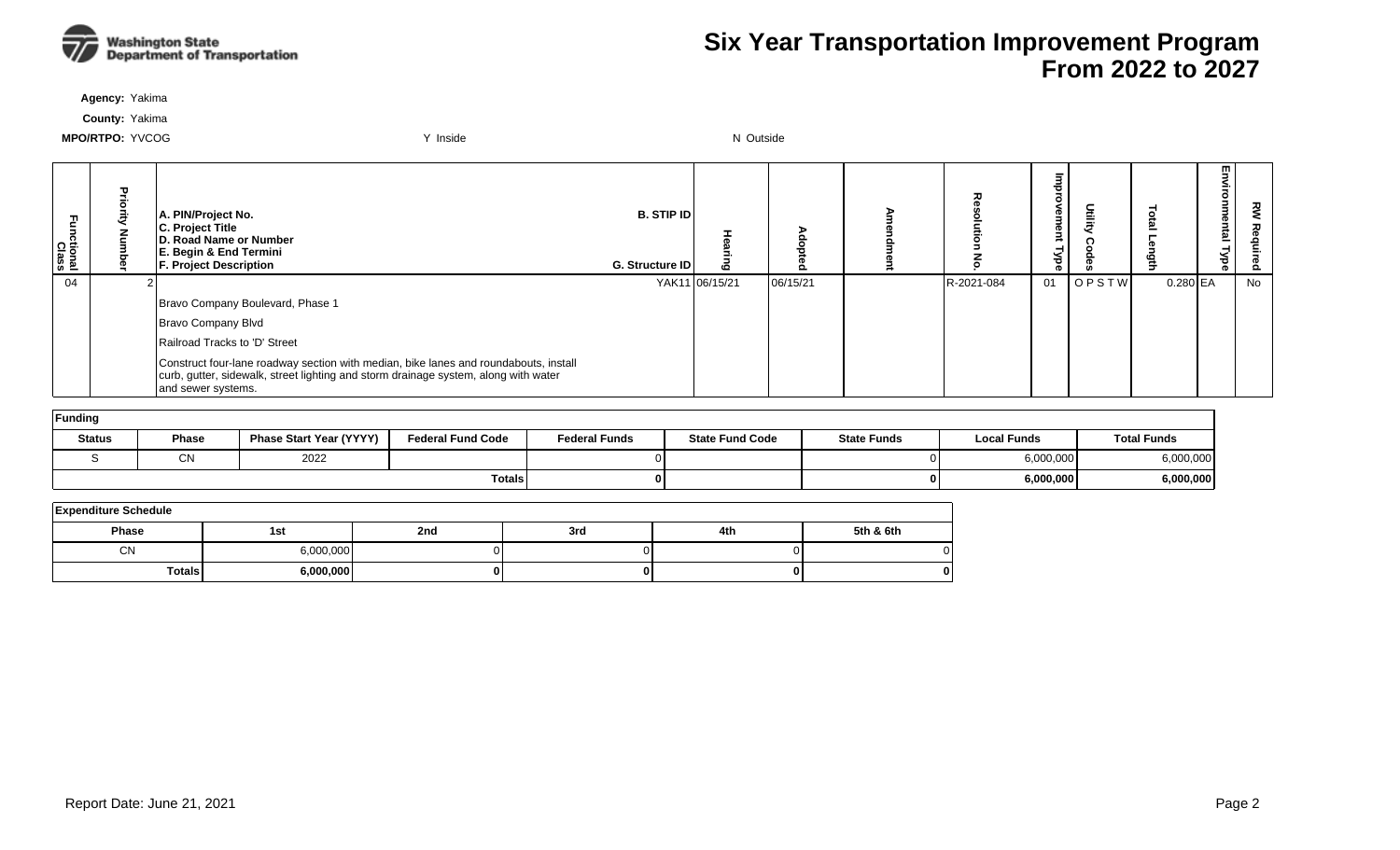

**Agency:** Yakima

**County:** Yakima

| ctional<br>Class | 골<br>ā | A. PIN/Project No.<br>C. Project Title<br>D. Road Name or Number<br>E. Begin & End Termini<br><b>F. Project Description</b> | <b>B. STIP ID</b><br>G. Structure ID | ه               | o        | ᆽ          | œ<br>$\checkmark$<br>ಕ<br>æ | 들 | 록          | 5<br>onmental<br><b>Type</b> | ਟ੍ਰੋ<br>ء<br>Ö. |
|------------------|--------|-----------------------------------------------------------------------------------------------------------------------------|--------------------------------------|-----------------|----------|------------|-----------------------------|---|------------|------------------------------|-----------------|
| 00               |        | $3$ / 1485(024)                                                                                                             |                                      | YAK 80 06/15/21 | 06/15/21 | R-2021-084 | 28                          |   | $1.000$ CE |                              | Yes             |
|                  |        | Cowiche Canyon Trail - Phase 1                                                                                              |                                      |                 |          |            |                             |   |            |                              |                 |
|                  |        | Cowiche Canyon Trail                                                                                                        |                                      |                 |          |            |                             |   |            |                              |                 |
|                  |        | Powerhouse Road to Cowiche Canyon Lane                                                                                      |                                      |                 |          |            |                             |   |            |                              |                 |
|                  |        | Construct a pathway, including pedestrian bridge over Cowiche Creek                                                         |                                      |                 |          |            |                             |   |            |                              |                 |

| Funding       |               |                                |                          |                      |                        |                    |                    |                    |  |  |  |
|---------------|---------------|--------------------------------|--------------------------|----------------------|------------------------|--------------------|--------------------|--------------------|--|--|--|
| <b>Status</b> | <b>Phase</b>  | <b>Phase Start Year (YYYY)</b> | <b>Federal Fund Code</b> | <b>Federal Funds</b> | <b>State Fund Code</b> | <b>State Funds</b> | <b>Local Funds</b> | <b>Total Funds</b> |  |  |  |
|               | $\sim$<br>◡∣◥ | 2022                           |                          |                      | <b>CWA</b>             | .566,700           | 411,300            | 1,978,000          |  |  |  |
|               |               |                                | <b>Totals</b>            |                      |                        | 1,566,700          | 411,300            | 1,978,000          |  |  |  |

| <b>Expenditure Schedule</b> |           |     |     |     |           |  |  |  |  |  |  |
|-----------------------------|-----------|-----|-----|-----|-----------|--|--|--|--|--|--|
| Phase                       | 1st       | 2nd | 3rd | 4th | 5th & 6th |  |  |  |  |  |  |
| <b>CN</b>                   | ,978,000  |     |     |     |           |  |  |  |  |  |  |
| <b>Totals</b>               | 1,978,000 |     |     |     |           |  |  |  |  |  |  |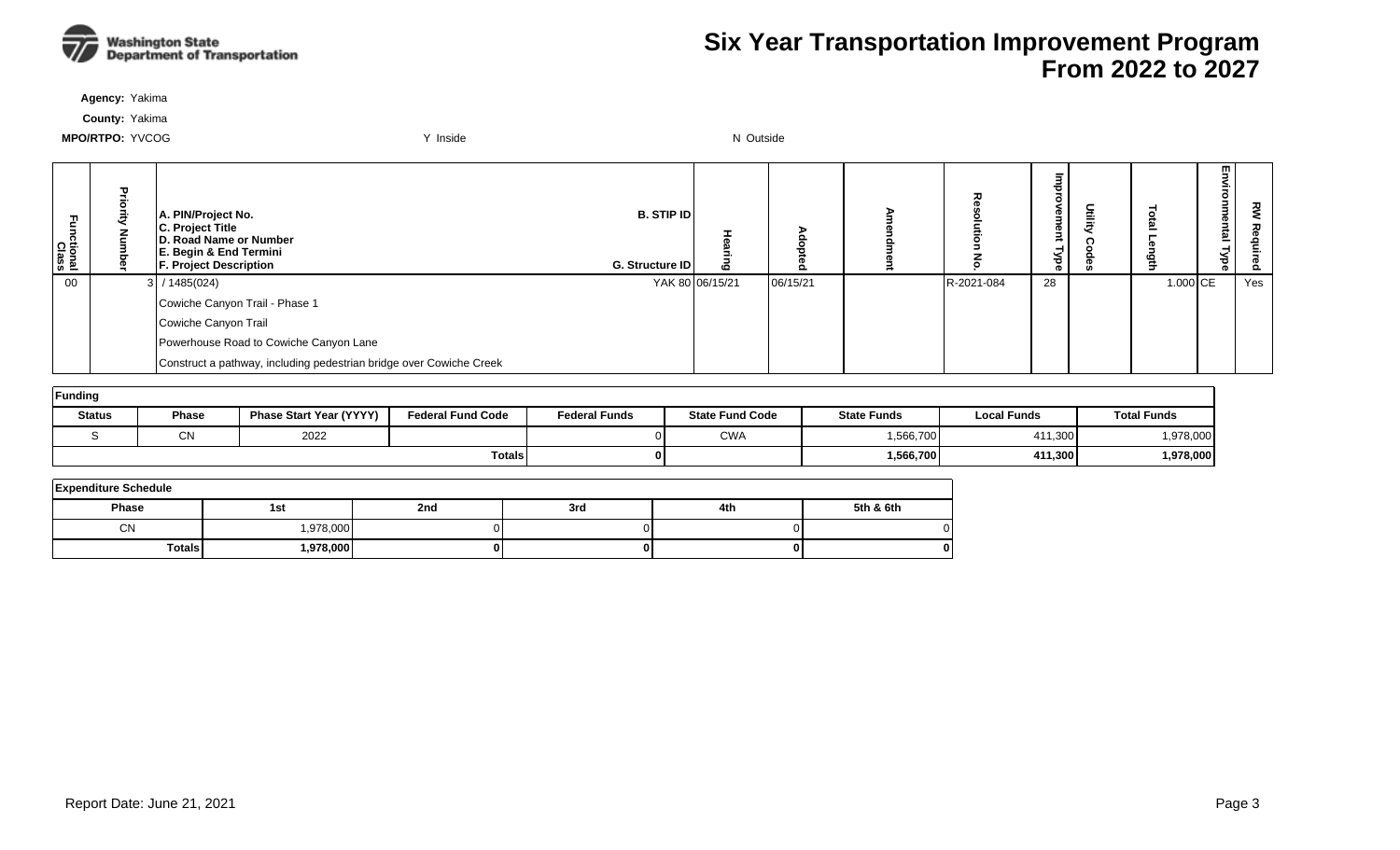

**Agency:** Yakima

**County:** Yakima

| Ę<br>ctional<br>Class | Pric | A. PIN/Project No.<br>C. Project Title<br>D. Road Name or Number<br>E. Begin & End Termini<br>F. Project Description | <b>B. STIP ID</b><br>G. Structure ID | 10             | o        | ᆽ          | P<br>œ<br>≺<br>ರ<br>o. |       | ≘          | w.<br>µtal<br>⊣<br>ᇹ<br>ō | 꼰<br>ဥ |
|-----------------------|------|----------------------------------------------------------------------------------------------------------------------|--------------------------------------|----------------|----------|------------|------------------------|-------|------------|---------------------------|--------|
| 14                    |      | $4$ / 9939(028)                                                                                                      |                                      | YAK98 06/15/21 | 06/15/21 | R-2021-084 | 21                     | OPSTW | $0.050$ CE |                           | Yes    |
|                       |      | S. 72nd Avenue and W. Washington Avenue Improvements                                                                 |                                      |                |          |            |                        |       |            |                           |        |
|                       |      | S. 72nd Avenue                                                                                                       |                                      |                |          |            |                        |       |            |                           |        |
|                       |      | S. 72nd Avenue to W. Washington Ave.                                                                                 |                                      |                |          |            |                        |       |            |                           |        |
|                       |      | Improve intersection by constructing a roundabout.                                                                   |                                      |                |          |            |                        |       |            |                           |        |

| Funding       |                  |                                |                          |                      |                        |                    |                    |                    |  |  |  |
|---------------|------------------|--------------------------------|--------------------------|----------------------|------------------------|--------------------|--------------------|--------------------|--|--|--|
| <b>Status</b> | <b>Phase</b>     | <b>Phase Start Year (YYYY)</b> | <b>Federal Fund Code</b> | <b>Federal Funds</b> | <b>State Fund Code</b> | <b>State Funds</b> | <b>Local Funds</b> | <b>Total Funds</b> |  |  |  |
|               | $\bigcap$<br>יוש | 2022                           |                          |                      | <b>OTHER</b>           | 800,000            |                    | 800,000            |  |  |  |
|               |                  |                                | <b>Totals</b>            |                      |                        | 800,000            |                    | 800,000            |  |  |  |

| <b>Expenditure Schedule</b> |         |     |     |     |           |  |  |  |  |  |  |
|-----------------------------|---------|-----|-----|-----|-----------|--|--|--|--|--|--|
| <b>Phase</b>                | 1st     | 2nd | 3rd | 4th | 5th & 6th |  |  |  |  |  |  |
| <b>CN</b>                   | 800,000 |     |     |     |           |  |  |  |  |  |  |
| <b>Totals</b>               | 800,000 |     |     |     |           |  |  |  |  |  |  |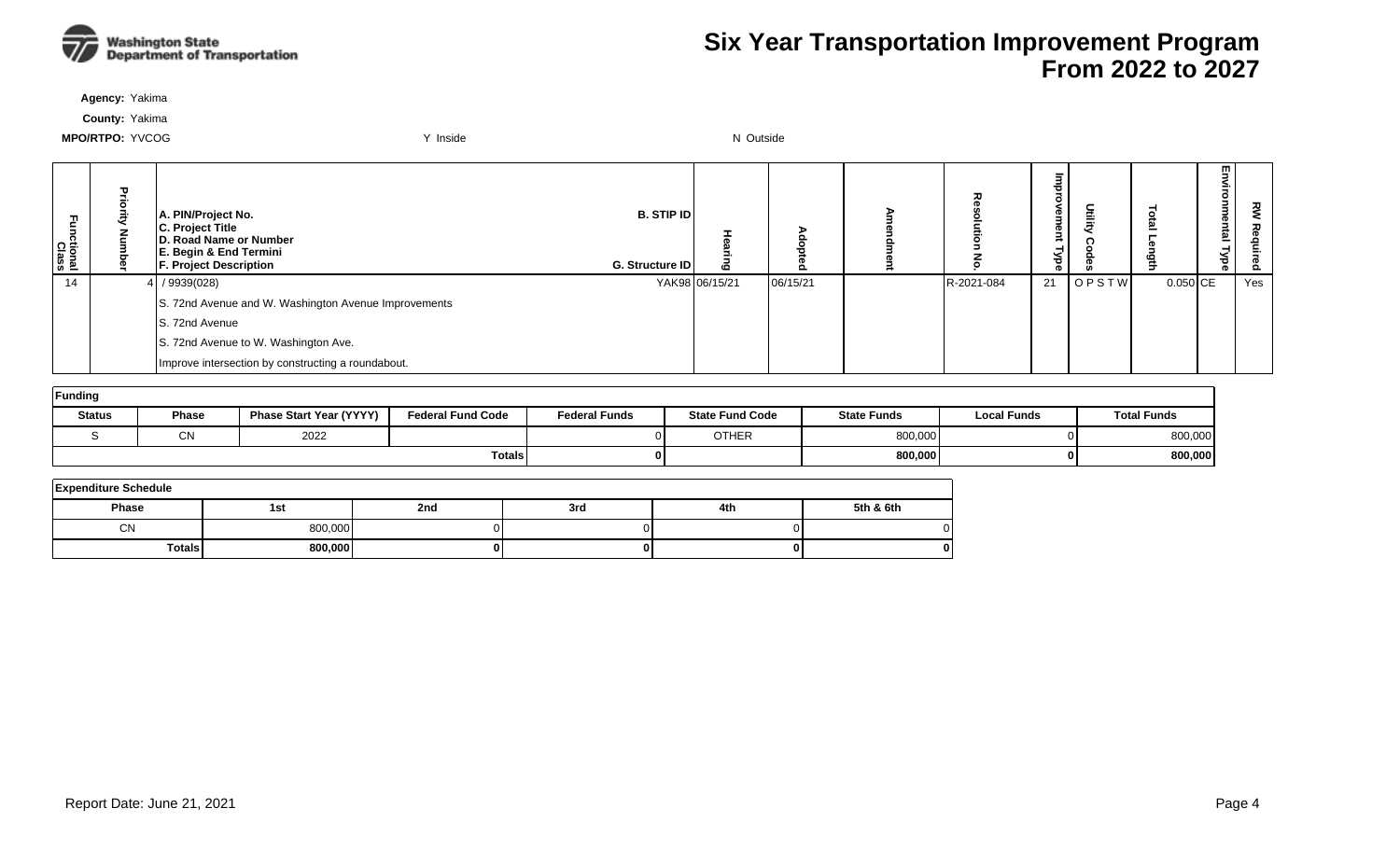

**Agency:** Yakima

**County:** Yakima

| Fa<br>S<br>ctional<br>Class | A. PIN/Project No.<br>C. Project Title<br>D. Road Name or Number<br>E. Begin & End Termini<br><b>F. Project Description</b>    | <b>B. STIP IDI</b><br><b>G. Structure IDI</b> |                | $\bullet$ | ᆽ          | œ<br>ಕ<br>Φ |              |            | m<br>µtal | 꼰<br>ဥ |
|-----------------------------|--------------------------------------------------------------------------------------------------------------------------------|-----------------------------------------------|----------------|-----------|------------|-------------|--------------|------------|-----------|--------|
| 03                          | 5/000S(473)                                                                                                                    |                                               | YAK44 06/15/21 | 06/15/21  | R-2021-084 | 21          | <b>OPSTW</b> | $0.200$ CE |           | Yes    |
|                             | 34th Avenue & Fruitvale Boulevard, and 34th Avenue and River Road Roundabouts                                                  |                                               |                |           |            |             |              |            |           |        |
|                             | 34th Avenue                                                                                                                    |                                               |                |           |            |             |              |            |           |        |
|                             | River Road to Fruitvale Boulevard                                                                                              |                                               |                |           |            |             |              |            |           |        |
|                             | Improve the intersections of River Road & Fruitvale Boulevard, and N. 34th Avenue<br>and River Road by installing roundabouts. |                                               |                |           |            |             |              |            |           |        |

| Funding       |              |                                |                          |                      |                        |                    |                    |                    |  |  |  |  |
|---------------|--------------|--------------------------------|--------------------------|----------------------|------------------------|--------------------|--------------------|--------------------|--|--|--|--|
| <b>Status</b> | <b>Phase</b> | <b>Phase Start Year (YYYY)</b> | <b>Federal Fund Code</b> | <b>Federal Funds</b> | <b>State Fund Code</b> | <b>State Funds</b> | <b>Local Funds</b> | <b>Total Funds</b> |  |  |  |  |
|               | СN           | 2022                           | <b>HSIP</b>              | 788,308              |                        |                    | 87,590             | 875,898            |  |  |  |  |
|               |              |                                | <b>Totals</b>            | 788,308              |                        |                    | 87,590             | 875,898            |  |  |  |  |

| <b>Expenditure Schedule</b> |         |     |     |     |           |  |  |  |  |  |  |  |
|-----------------------------|---------|-----|-----|-----|-----------|--|--|--|--|--|--|--|
| <b>Phase</b>                | 1st     | 2nd | 3rd | 4th | 5th & 6th |  |  |  |  |  |  |  |
| <b>CN</b>                   | 875,898 |     |     |     |           |  |  |  |  |  |  |  |
| <b>Totals</b>               | 875,898 |     |     |     | 0         |  |  |  |  |  |  |  |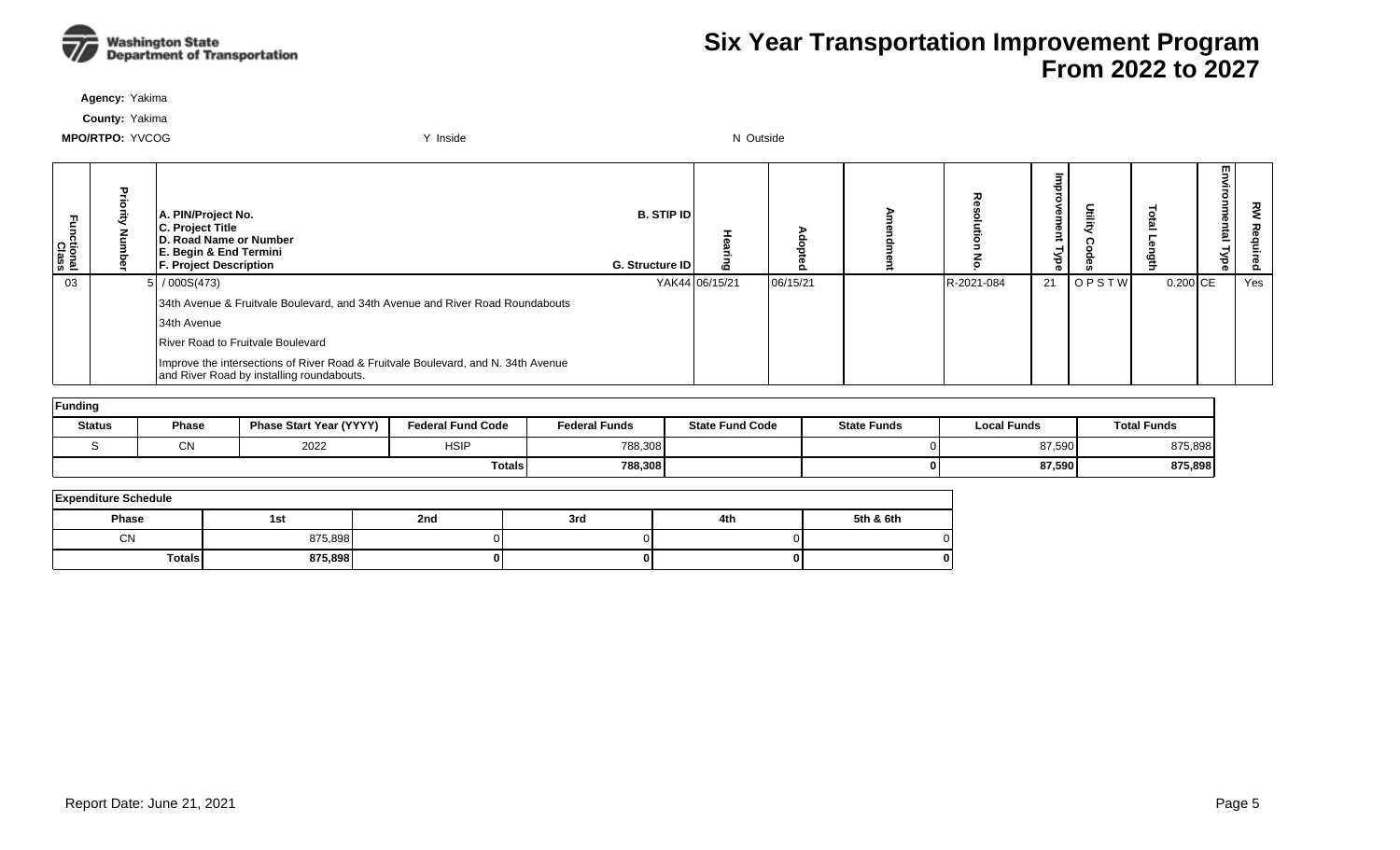

**Agency:** Yakima

**County:** Yakima

| ctional<br>Class | 꽃 | A. PIN/Project No.<br>C. Project Title<br>D. Road Name or Number<br>E. Begin & End Termini<br><b>F. Project Description</b>                                       | <b>B. STIP IDI</b><br><b>G. Structure IDI</b> |                | $\mathbf{\sigma}$ |            | <b>D</b><br>P<br>ಕ<br>ൈ |             |            | m<br><u>한</u> | ᅎ<br><u>&amp;</u> |
|------------------|---|-------------------------------------------------------------------------------------------------------------------------------------------------------------------|-----------------------------------------------|----------------|-------------------|------------|-------------------------|-------------|------------|---------------|-------------------|
| 19               |   |                                                                                                                                                                   |                                               | YAK88 06/15/21 | 06/15/21          | R-2021-084 | 28                      | <b>COPT</b> | $0.300$ CE |               | No                |
|                  |   | Robertson Elementary School Safety Improvements                                                                                                                   |                                               |                |                   |            |                         |             |            |               |                   |
|                  |   | various streets                                                                                                                                                   |                                               |                |                   |            |                         |             |            |               |                   |
|                  |   | various locations to various locations                                                                                                                            |                                               |                |                   |            |                         |             |            |               |                   |
|                  |   | This project will make various pedestrian safety improvements in the vicinity of<br>Robertson Elementary School, such as new sidewalk and constructing ADA ramps. |                                               |                |                   |            |                         |             |            |               |                   |

| Funding       |              |                                |                          |                      |                        |                    |                    |                    |  |  |  |  |  |
|---------------|--------------|--------------------------------|--------------------------|----------------------|------------------------|--------------------|--------------------|--------------------|--|--|--|--|--|
| <b>Status</b> | <b>Phase</b> | <b>Phase Start Year (YYYY)</b> | <b>Federal Fund Code</b> | <b>Federal Funds</b> | <b>State Fund Code</b> | <b>State Funds</b> | <b>Local Funds</b> | <b>Total Funds</b> |  |  |  |  |  |
|               | PE           | 2022                           |                          |                      | <b>SRTS</b>            | 69,440             |                    | 69,440             |  |  |  |  |  |
|               | CN           | 2023                           |                          |                      | <b>SRTS</b>            | 440,560            |                    | 440,560            |  |  |  |  |  |
|               |              |                                | <b>Totals</b>            |                      |                        | 510,000            |                    | 510,000            |  |  |  |  |  |

| <b>Expenditure Schedule</b> |        |         |     |     |           |  |  |  |  |  |  |
|-----------------------------|--------|---------|-----|-----|-----------|--|--|--|--|--|--|
| <b>Phase</b>                | 1st    | 2nd     | 3rd | 4th | 5th & 6th |  |  |  |  |  |  |
| PE                          | 69,440 |         |     |     |           |  |  |  |  |  |  |
| <b>CN</b>                   |        | 440,560 |     |     |           |  |  |  |  |  |  |
| Totals,                     | 69,440 | 440,560 |     |     |           |  |  |  |  |  |  |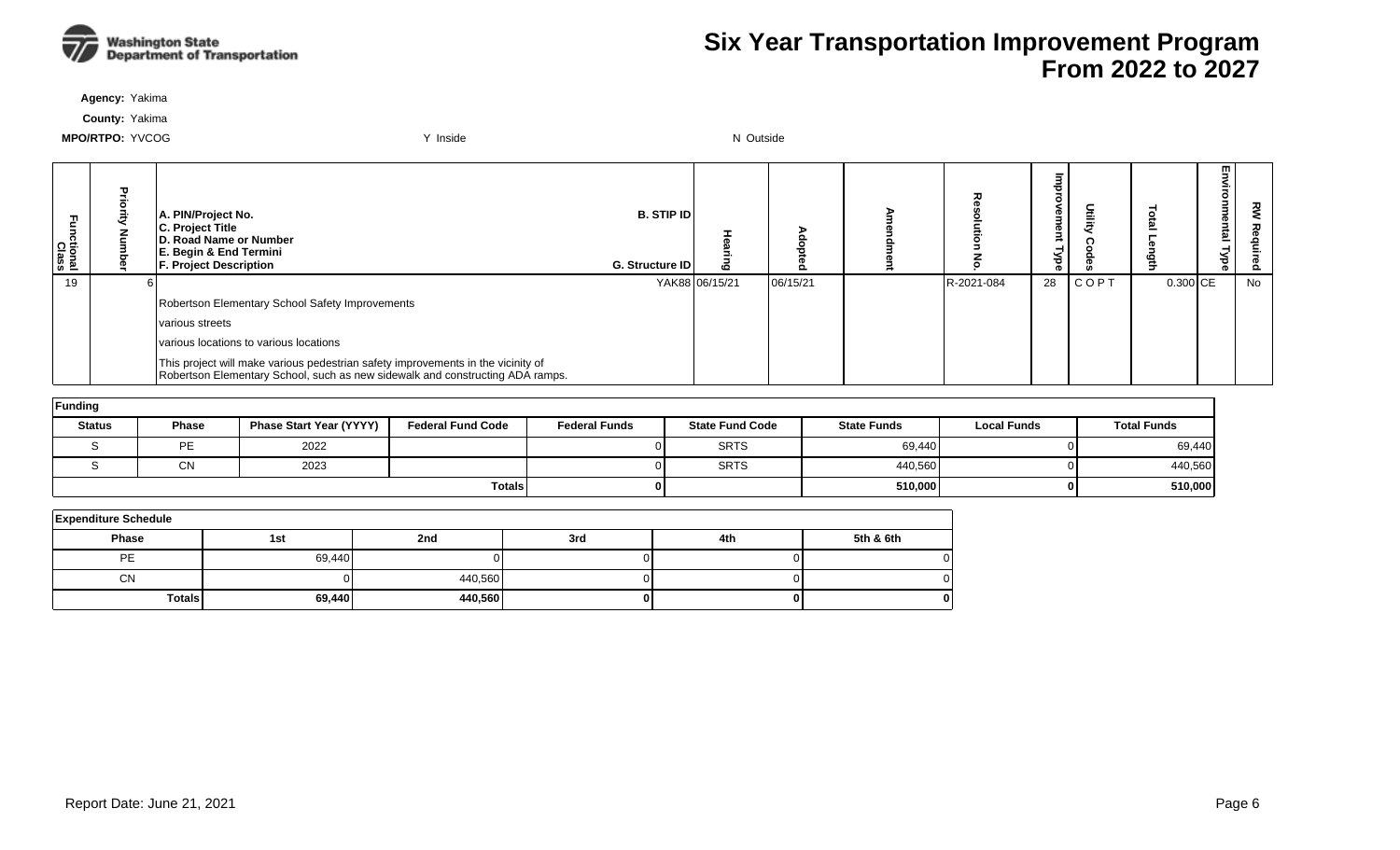

**Agency:** Yakima

**County:** Yakima

| unctional<br>Class | A. PIN/Project No.<br>C. Project Title<br>D. Road Name or Number<br>E. Begin & End Termini<br><b>F. Project Description</b> | B. STIP ID<br>G. Structure ID | $\boldsymbol{\omega}$ |          |            | 릉<br>°<br><b>rement</b><br><b>Lybe</b> | Ē                   |          | 쯰<br>ental<br><b>Lype</b> | ᇰ  |
|--------------------|-----------------------------------------------------------------------------------------------------------------------------|-------------------------------|-----------------------|----------|------------|----------------------------------------|---------------------|----------|---------------------------|----|
| 03                 |                                                                                                                             | YAK105 06/15/21               |                       | 06/15/21 | R-2021-084 | 05                                     | <b>CGOPS</b><br>T W | 1.500 CE |                           | No |
|                    | Summitview Avenue Resurfacing                                                                                               |                               |                       |          |            |                                        |                     |          |                           |    |
|                    | Summitview Avenue Resurfacing                                                                                               |                               |                       |          |            |                                        |                     |          |                           |    |
|                    | N. 40th Avenue to N. 72nd Avenue                                                                                            |                               |                       |          |            |                                        |                     |          |                           |    |
|                    | Grind and overlay, and ADA curb ramp replacement. Does not include N. 48th<br>Avenue to N. 56th Avenue.                     |                               |                       |          |            |                                        |                     |          |                           |    |
|                    |                                                                                                                             |                               |                       |          |            |                                        |                     |          |                           |    |

| Funding       |              |                         |                          |                      |                        |                    |                    |                    |  |  |  |  |
|---------------|--------------|-------------------------|--------------------------|----------------------|------------------------|--------------------|--------------------|--------------------|--|--|--|--|
| <b>Status</b> | <b>Phase</b> | Phase Start Year (YYYY) | <b>Federal Fund Code</b> | <b>Federal Funds</b> | <b>State Fund Code</b> | <b>State Funds</b> | <b>Local Funds</b> | <b>Total Funds</b> |  |  |  |  |
|               | PE           | 2022                    | <b>NHPP</b>              | 249,550              |                        |                    |                    | 249,550            |  |  |  |  |
|               | СN           | 2022                    | <b>NHPP</b>              | 2,065,890            |                        |                    |                    | 2,065,890          |  |  |  |  |
|               |              |                         | <b>Totals</b>            | 2,315,440            |                        |                    |                    | 2,315,440          |  |  |  |  |

| <b>Expenditure Schedule</b> |           |     |     |     |           |  |  |  |  |  |  |
|-----------------------------|-----------|-----|-----|-----|-----------|--|--|--|--|--|--|
| Phase                       | 1st       | 2nd | 3rd | 4th | 5th & 6th |  |  |  |  |  |  |
| <b>PE</b>                   | 249,550   |     |     |     |           |  |  |  |  |  |  |
| <b>CN</b>                   | 2,065,890 |     |     |     |           |  |  |  |  |  |  |
| <b>Totals</b>               | 2,315,440 | ΩI  | 01  |     |           |  |  |  |  |  |  |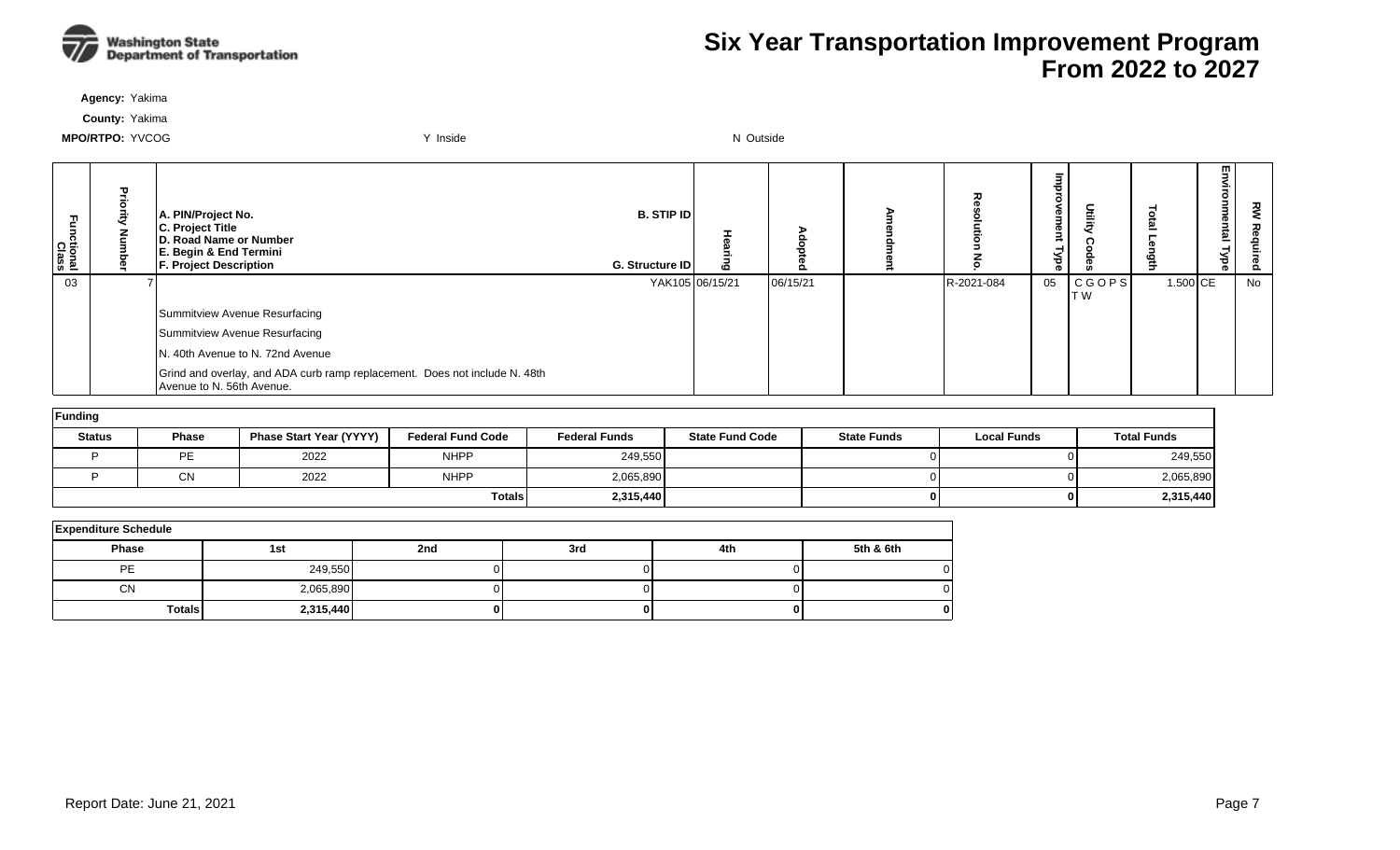

**Agency:** Yakima

**County:** Yakima

| Functional<br>Class | A. PIN/Project No.<br>C. Project Title<br>D. Road Name or Number<br>E. Begin & End Termini<br><b>F. Project Description</b>                       | <b>B. STIP IDI</b><br><b>G. Structure IDI</b> |                |          | ᆽ          | œ<br>መ<br>≺<br>70<br>® |          | 罒<br>µtal | š<br>ó. |
|---------------------|---------------------------------------------------------------------------------------------------------------------------------------------------|-----------------------------------------------|----------------|----------|------------|------------------------|----------|-----------|---------|
| 17                  |                                                                                                                                                   |                                               | YAK70 06/15/21 | 06/15/21 | R-2021-084 | 10                     | 0.050 CE |           | No      |
|                     | Box Culvert Installations                                                                                                                         |                                               |                |          |            |                        |          |           |         |
|                     | S. 80th Avenue and Wide Hollow Road                                                                                                               |                                               |                |          |            |                        |          |           |         |
|                     | Wide Hollow Road to 80th Avenue                                                                                                                   |                                               |                |          |            |                        |          |           |         |
|                     | Install box culvert (s) adjacent to the 80th Avenue Bridge and Wide Hollow Bridge to<br>reduce flooding issues. Joint project with Yakima County. |                                               |                |          |            |                        |          |           |         |

| Funding       |              |                                |                          |                      |                        |                    |                    |                    |  |  |  |  |  |
|---------------|--------------|--------------------------------|--------------------------|----------------------|------------------------|--------------------|--------------------|--------------------|--|--|--|--|--|
| <b>Status</b> | <b>Phase</b> | <b>Phase Start Year (YYYY)</b> | <b>Federal Fund Code</b> | <b>Federal Funds</b> | <b>State Fund Code</b> | <b>State Funds</b> | <b>Local Funds</b> | <b>Total Funds</b> |  |  |  |  |  |
|               | ៱៶<br>◡◝     | 2022                           |                          |                      | <b>OTHER</b>           | 160,000            | ΩL                 | 160,000            |  |  |  |  |  |
|               |              |                                | <b>Totals</b>            |                      |                        | 160,000            | ΩL                 | 160,000            |  |  |  |  |  |

| <b>Expenditure Schedule</b> |         |     |     |     |           |  |  |  |  |  |  |  |
|-----------------------------|---------|-----|-----|-----|-----------|--|--|--|--|--|--|--|
| Phase                       | 1st     | 2nd | 3rd | 4th | 5th & 6th |  |  |  |  |  |  |  |
| <b>CN</b>                   | 160,000 |     |     |     |           |  |  |  |  |  |  |  |
| <b>Totals</b>               | 160,000 |     |     |     | 01        |  |  |  |  |  |  |  |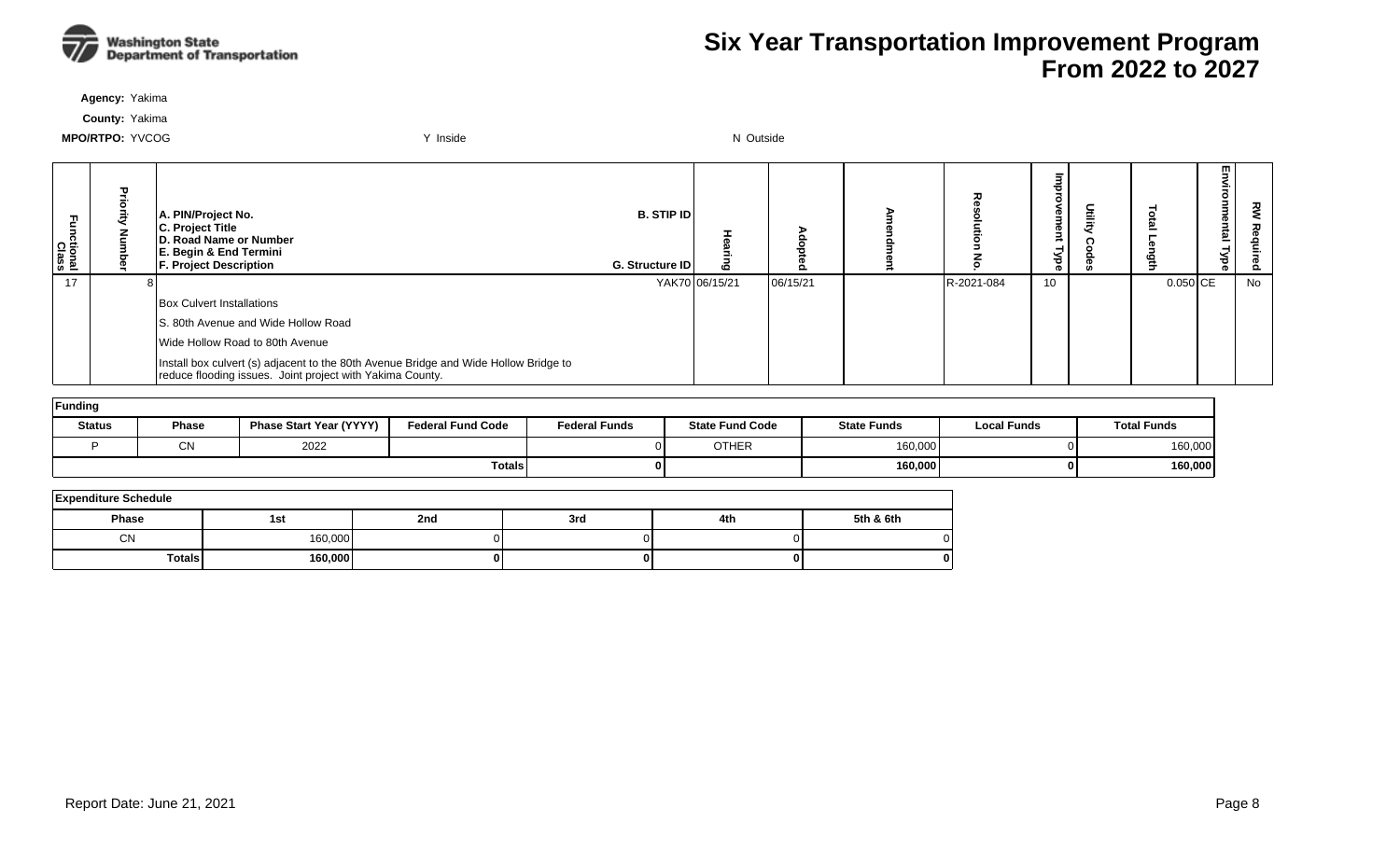

**Agency:** Yakima

**County:** Yakima

| Functional<br>Class | A. PIN/Project No.<br>C. Project Title<br>D. Road Name or Number<br>E. Begin & End Termini<br><b>F. Project Description</b> | <b>B. STIP ID</b><br>G. Structure ID | ه              |          | ᅐ          | <b>D</b><br>Φ<br>≫<br>ak | utilit) |            | m<br>-<br>≌ | ᅍ<br>Õ. |
|---------------------|-----------------------------------------------------------------------------------------------------------------------------|--------------------------------------|----------------|----------|------------|--------------------------|---------|------------|-------------|---------|
| 16                  |                                                                                                                             |                                      | YAK10 06/15/21 | 06/15/21 | R-2021-084 | 01                       | OPSTW   | $0.550$ EA |             | Yes     |
|                     | E. "H" Street Extension, Phase 1                                                                                            |                                      |                |          |            |                          |         |            |             |         |
|                     | E. "H" Street                                                                                                               |                                      |                |          |            |                          |         |            |             |         |
|                     | 1st Street to 7th Street                                                                                                    |                                      |                |          |            |                          |         |            |             |         |
|                     | Construct new roadway inlcuding water, sewer, curb, gutter, sidewalk, street lighting<br>and storm drainage system.         |                                      |                |          |            |                          |         |            |             |         |

| Funding       |              |                                |                          |                      |                        |                    |                    |                    |  |  |  |  |  |
|---------------|--------------|--------------------------------|--------------------------|----------------------|------------------------|--------------------|--------------------|--------------------|--|--|--|--|--|
| <b>Status</b> | <b>Phase</b> | <b>Phase Start Year (YYYY)</b> | <b>Federal Fund Code</b> | <b>Federal Funds</b> | <b>State Fund Code</b> | <b>State Funds</b> | <b>Local Funds</b> | <b>Total Funds</b> |  |  |  |  |  |
|               | <b>PE</b>    | 2023                           | <b>BUILD</b>             | 515,000              |                        |                    | 01                 | 515,000            |  |  |  |  |  |
|               | CN           | 2024                           | <b>BUILD</b>             | 4,944,000            | <b>TIB</b>             | 1,200,000          | ΩL                 | 6,144,000          |  |  |  |  |  |
|               |              |                                | <b>Totals</b>            | 5,459,000            |                        | 1,200,000          | 01                 | 6,659,000          |  |  |  |  |  |

| <b>Expenditure Schedule</b> |     |         |           |     |           |  |  |  |  |  |  |  |
|-----------------------------|-----|---------|-----------|-----|-----------|--|--|--|--|--|--|--|
| <b>Phase</b>                | 1st | 2nd     | 3rd       | 4th | 5th & 6th |  |  |  |  |  |  |  |
| PE                          |     | 515,000 |           |     |           |  |  |  |  |  |  |  |
| <b>CN</b>                   |     |         | 6,144,000 |     |           |  |  |  |  |  |  |  |
| <b>Totals</b>               |     | 515,000 | 6,144,000 |     | o         |  |  |  |  |  |  |  |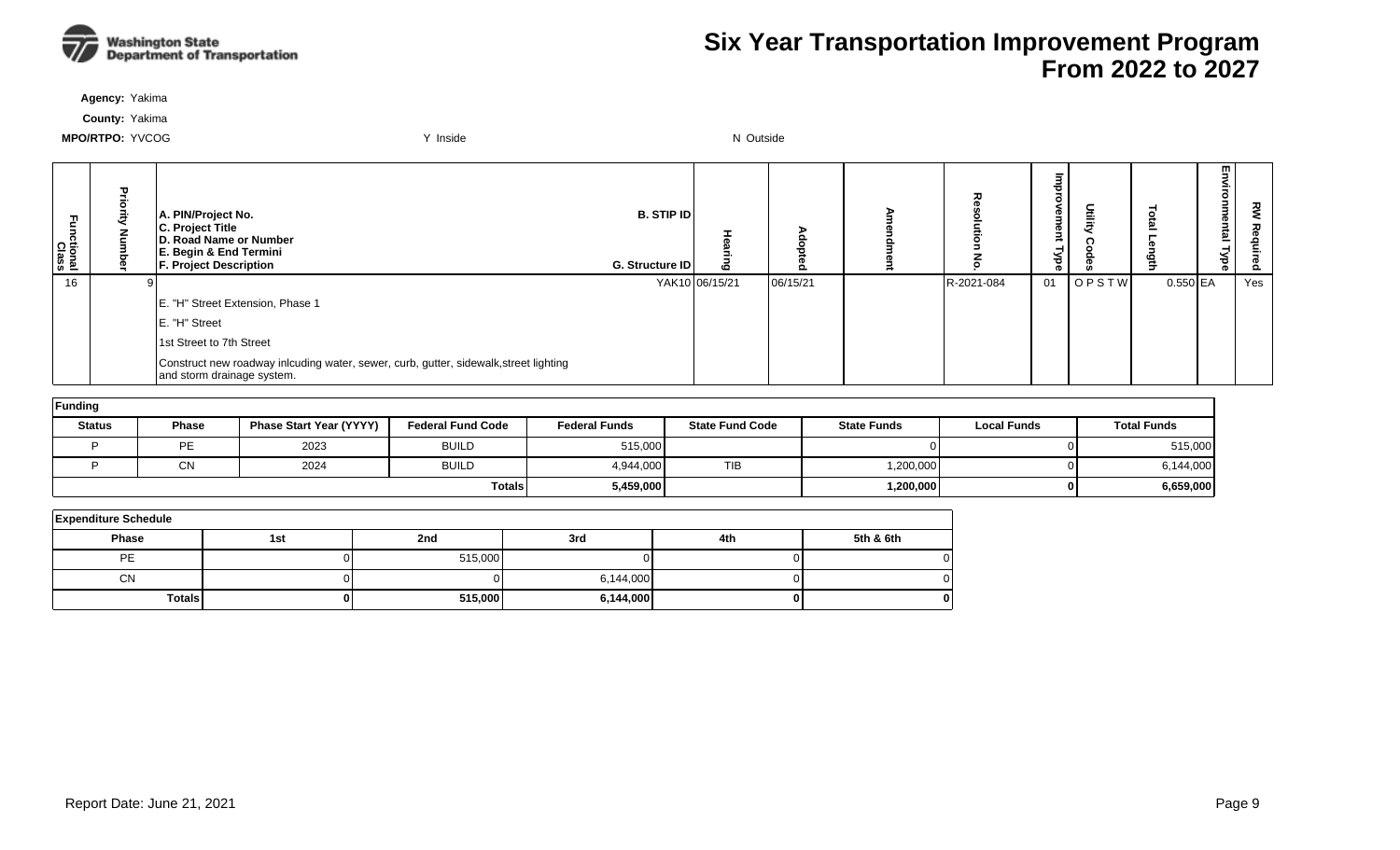

**Agency:** Yakima

**County:** Yakima

| ctional<br>Class |                 | A. PIN/Project No.<br>C. Project Title<br>D. Road Name or Number<br>E. Begin & End Termini<br><b>F. Project Description</b>                                                                       | <b>B. STIP ID</b><br><b>G. Structure IDI</b> | Ю |          |            | Φ<br>Φ<br>₹<br>Уре | Utility |            | m<br>= | 꼰<br>Ö. |
|------------------|-----------------|---------------------------------------------------------------------------------------------------------------------------------------------------------------------------------------------------|----------------------------------------------|---|----------|------------|--------------------|---------|------------|--------|---------|
| 04               | 10 <sub>1</sub> |                                                                                                                                                                                                   | WA-13520 06/15/21                            |   | 06/15/21 | R-2021-084 | 01                 | SW      | $0.280$ EA |        | No      |
|                  |                 | Bravo Company Boulevard, Phase 2                                                                                                                                                                  |                                              |   |          |            |                    |         |            |        |         |
|                  |                 | Bravo Company Boulevard                                                                                                                                                                           |                                              |   |          |            |                    |         |            |        |         |
|                  |                 | "H" Street to Railroad Tracks                                                                                                                                                                     |                                              |   |          |            |                    |         |            |        |         |
|                  |                 | Construct four-lane roadway section with median, bike lanes and roundabouts, install<br>curb, gutter, sidewalk, street lighting and storm drainage system, along with water<br>and sewer systems. |                                              |   |          |            |                    |         |            |        |         |

| Funding       |              |                                |                          |                      |                        |                    |                    |                    |  |  |  |  |  |
|---------------|--------------|--------------------------------|--------------------------|----------------------|------------------------|--------------------|--------------------|--------------------|--|--|--|--|--|
| <b>Status</b> | <b>Phase</b> | <b>Phase Start Year (YYYY)</b> | <b>Federal Fund Code</b> | <b>Federal Funds</b> | <b>State Fund Code</b> | <b>State Funds</b> | <b>Local Funds</b> | <b>Total Funds</b> |  |  |  |  |  |
|               | $\sim$<br>יש | 2023                           |                          |                      | <b>OTHER</b>           | 6,500,000          |                    | 6,500,000          |  |  |  |  |  |
|               |              |                                | <b>Totals</b>            |                      |                        | 6,500,000          |                    | 6,500,000          |  |  |  |  |  |

| <b>Expenditure Schedule</b> |     |           |     |     |           |  |  |  |  |  |  |
|-----------------------------|-----|-----------|-----|-----|-----------|--|--|--|--|--|--|
| <b>Phase</b>                | 1st | 2nd       | 3rd | 4th | 5th & 6th |  |  |  |  |  |  |
| <b>CN</b>                   |     | 6.500.000 |     |     |           |  |  |  |  |  |  |
| <b>Totals</b>               |     | 6,500,000 |     |     | 0         |  |  |  |  |  |  |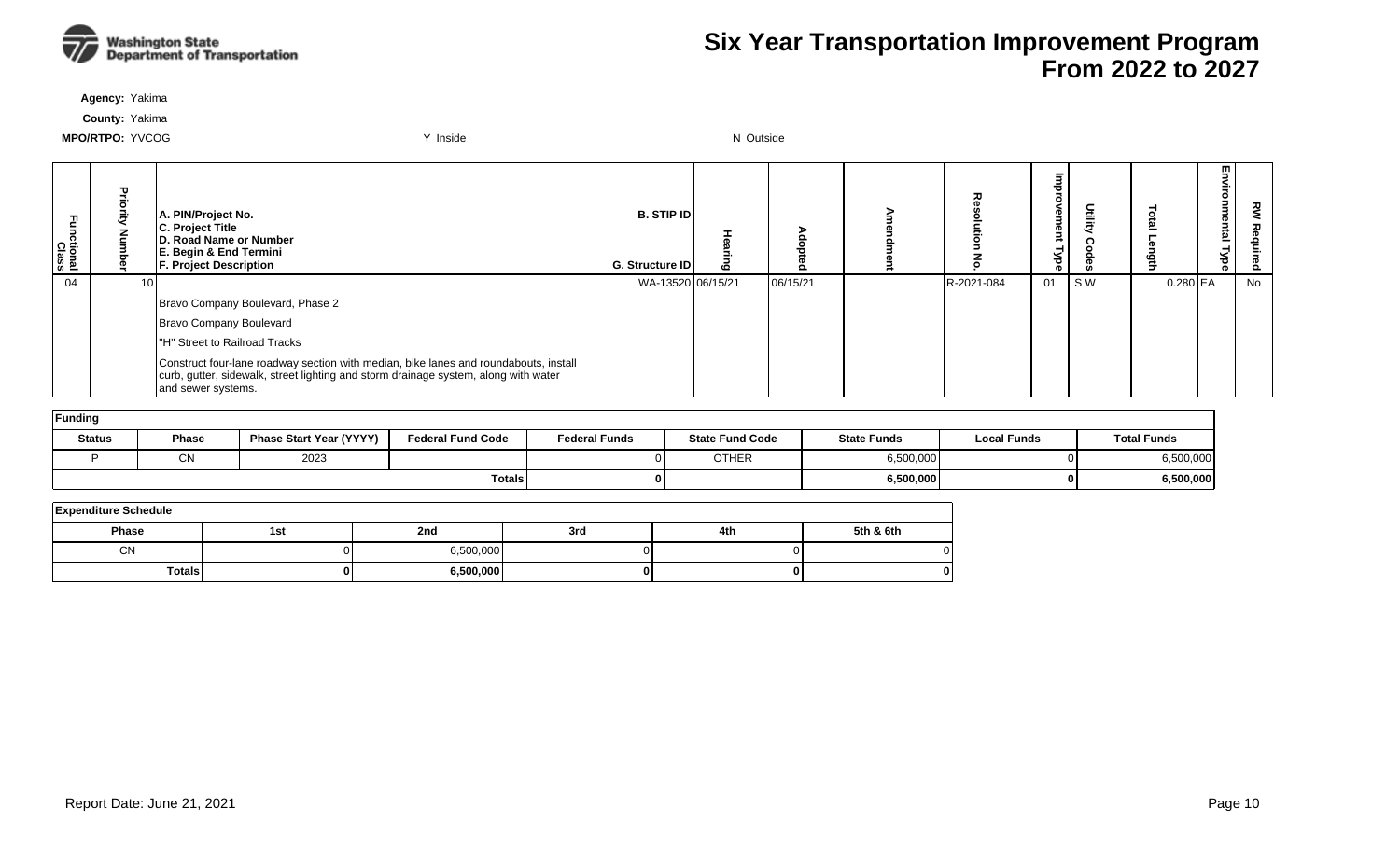

**Agency:** Yakima

**County:** Yakima

| Fa<br>E<br>hctional<br>Class | A. PIN/Project No.<br>C. Project Title<br>D. Road Name or Number<br>E. Begin & End Termini<br><b>F. Project Description</b>                                      | <b>B. STIP IDI</b><br><b>G. Structure IDI</b> | 6               |          |            | ⇁<br>ത<br>ಕ | <u>اأَتَ</u> ا |            | En<br>₹.<br>onmental<br>Type | z<br>Ś<br>௨ |
|------------------------------|------------------------------------------------------------------------------------------------------------------------------------------------------------------|-----------------------------------------------|-----------------|----------|------------|-------------|----------------|------------|------------------------------|-------------|
| 07                           |                                                                                                                                                                  |                                               | YAK103 06/15/21 | 06/15/21 | R-2021-084 | 28          | <b>COPT</b>    | $0.500$ CE |                              | No          |
|                              | Nob Hill Elementary School Safety Improvements                                                                                                                   |                                               |                 |          |            |             |                |            |                              |             |
|                              | Ivarious streets                                                                                                                                                 |                                               |                 |          |            |             |                |            |                              |             |
|                              | various locations to various locations                                                                                                                           |                                               |                 |          |            |             |                |            |                              |             |
|                              | This project will make various pedestrian safety improvements in the vicinity of Nob<br>Hill Elementary School, such as new sidewalk and constructing ADA ramps. |                                               |                 |          |            |             |                |            |                              |             |

| Funding       |              |                                |                          |                      |                        |                    |                    |                    |  |  |  |  |  |
|---------------|--------------|--------------------------------|--------------------------|----------------------|------------------------|--------------------|--------------------|--------------------|--|--|--|--|--|
| <b>Status</b> | <b>Phase</b> | <b>Phase Start Year (YYYY)</b> | <b>Federal Fund Code</b> | <b>Federal Funds</b> | <b>State Fund Code</b> | <b>State Funds</b> | <b>Local Funds</b> | <b>Total Funds</b> |  |  |  |  |  |
|               | <b>PE</b>    | 2023                           |                          |                      | <b>SRTS</b>            | 92,000             | ΩI                 | 92,000             |  |  |  |  |  |
|               | <b>CN</b>    | 2024                           |                          |                      | <b>SRTS</b>            | 584,000            | ΩI                 | 584,000            |  |  |  |  |  |
|               |              |                                | <b>Totals</b>            |                      |                        | 676,000            | 01                 | 676,000            |  |  |  |  |  |

| <b>Expenditure Schedule</b> |     |        |         |     |           |  |  |  |  |  |  |  |
|-----------------------------|-----|--------|---------|-----|-----------|--|--|--|--|--|--|--|
| <b>Phase</b>                | 1st | 2nd    | 3rd     | 4th | 5th & 6th |  |  |  |  |  |  |  |
| <b>PE</b>                   |     | 92,000 |         |     |           |  |  |  |  |  |  |  |
| <b>CN</b>                   |     |        | 584,000 |     |           |  |  |  |  |  |  |  |
| <b>Totals</b>               |     | 92,000 | 584,000 |     | O         |  |  |  |  |  |  |  |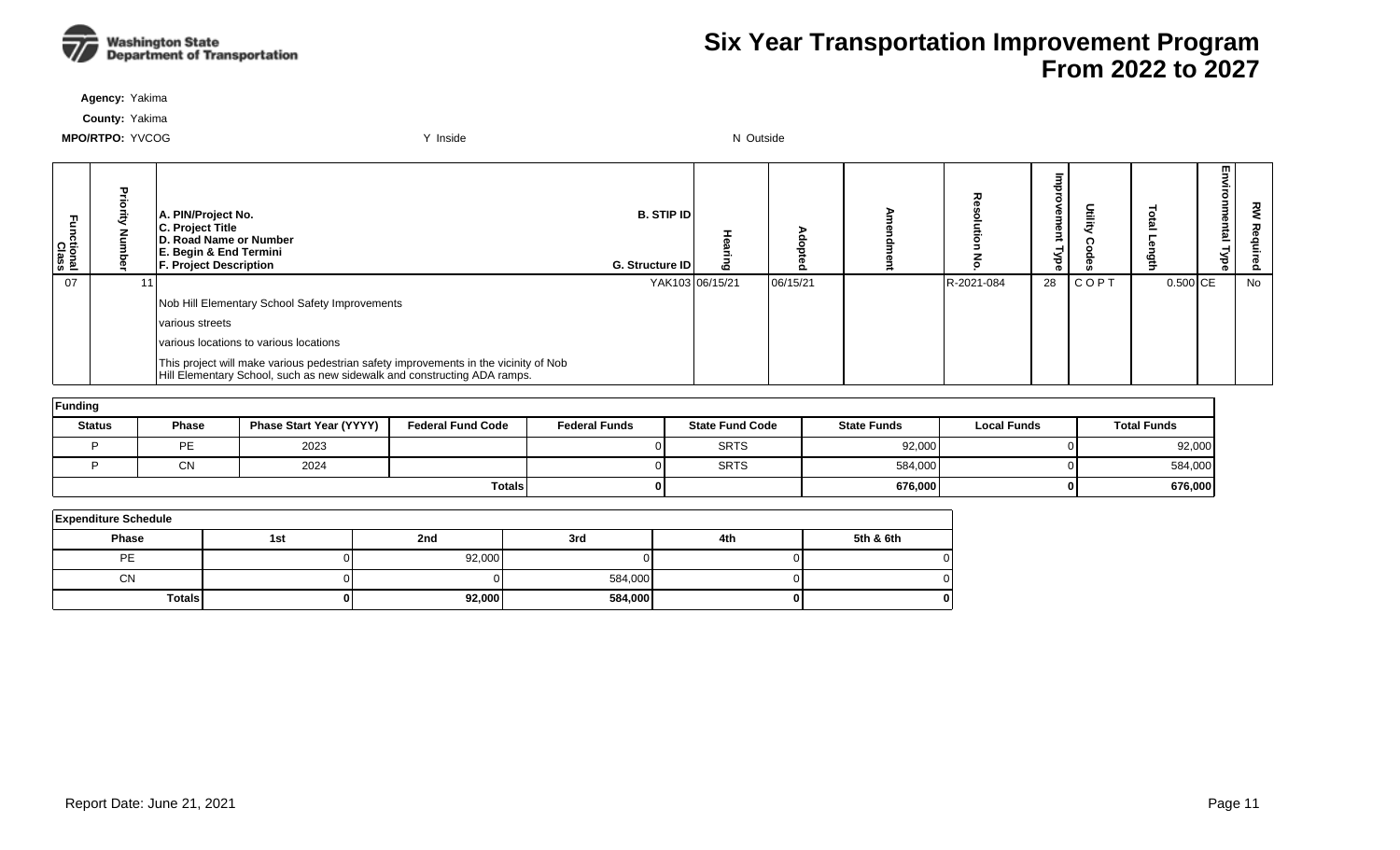

**Agency:** Yakima

**County:** Yakima

| Fa<br>S<br>nctional<br>Class |     | A. PIN/Project No.<br>C. Project Title<br>D. Road Name or Number<br>E. Begin & End Termini<br><b>F. Project Description</b> | <b>B. STIP ID</b><br>G. Structure ID | ௨        | 고          | ᇃ<br>$\circ$<br>g<br>g<br>-<br>ă | Utility            | =          | m.<br><u>a</u> | š<br>る<br>ánir.<br>စိ |
|------------------------------|-----|-----------------------------------------------------------------------------------------------------------------------------|--------------------------------------|----------|------------|----------------------------------|--------------------|------------|----------------|-----------------------|
| 07                           | 121 |                                                                                                                             | WA-13522 06/15/21                    | 06/15/21 | R-2021-084 | 28                               | <b>CGPST</b><br>Iw | $0.530$ CE |                | No                    |
|                              |     | Browne Avenue Sidewalk                                                                                                      |                                      |          |            |                                  |                    |            |                |                       |
|                              |     | Browne Avenue                                                                                                               |                                      |          |            |                                  |                    |            |                |                       |
|                              |     | 7th Avenue to 16th Avenue                                                                                                   |                                      |          |            |                                  |                    |            |                |                       |
|                              |     | Replace damaged sidewalk panels.                                                                                            |                                      |          |            |                                  |                    |            |                |                       |

| Funding       |               |                                |                          |                      |                        |                    |                    |                    |  |  |  |  |  |
|---------------|---------------|--------------------------------|--------------------------|----------------------|------------------------|--------------------|--------------------|--------------------|--|--|--|--|--|
| <b>Status</b> | <b>Phase</b>  | <b>Phase Start Year (YYYY)</b> | <b>Federal Fund Code</b> | <b>Federal Funds</b> | <b>State Fund Code</b> | <b>State Funds</b> | <b>Local Funds</b> | <b>Total Funds</b> |  |  |  |  |  |
|               | $\sim$<br>ALL | 2023                           |                          |                      |                        |                    | 378,170            | 378,170            |  |  |  |  |  |
|               |               |                                | <b>Totals</b>            |                      |                        |                    | 378,170            | 378,170            |  |  |  |  |  |

| <b>Expenditure Schedule</b> |     |         |     |     |           |  |  |  |  |  |  |
|-----------------------------|-----|---------|-----|-----|-----------|--|--|--|--|--|--|
| <b>Phase</b>                | 1st | 2nd     | 3rd | 4th | 5th & 6th |  |  |  |  |  |  |
| ALL                         |     | 378,170 |     |     |           |  |  |  |  |  |  |
| <b>Totals</b>               | 0   | 378,170 |     |     | 0         |  |  |  |  |  |  |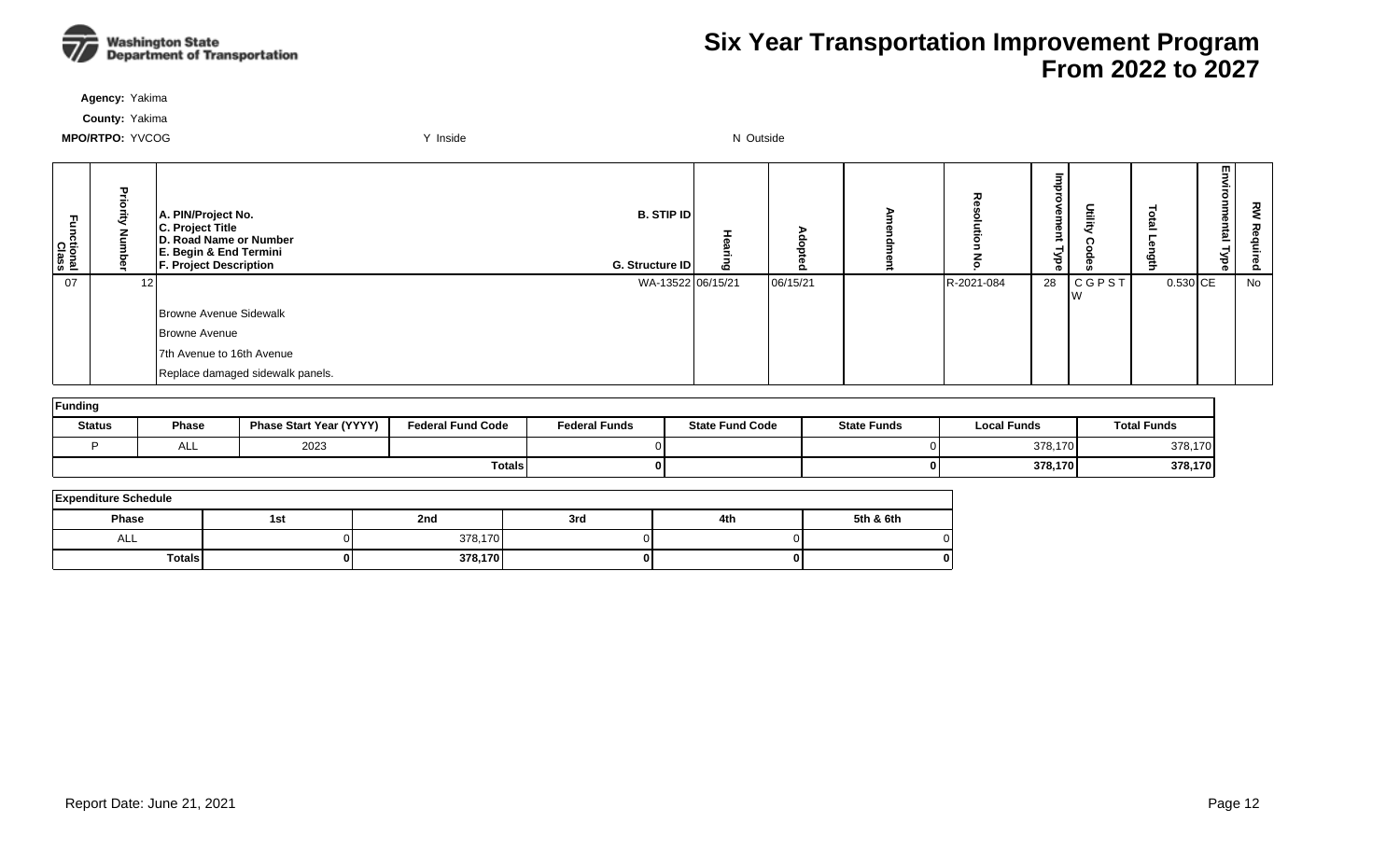

**Agency:** Yakima

**County:** Yakima

| nctional<br>Class | ╖               | A. PIN/Project No.<br>C. Project Title<br>D. Road Name or Number<br>E. Begin & End Termini<br><b>F. Project Description</b> | <b>B. STIP IDI</b><br>G. Structure ID | ο        | ᅏ          | 73<br>c<br>eu<br>gur<br>≺<br>ह | Utilit)            |          | m<br><u>한</u><br>⊣ | š<br>luired |
|-------------------|-----------------|-----------------------------------------------------------------------------------------------------------------------------|---------------------------------------|----------|------------|--------------------------------|--------------------|----------|--------------------|-------------|
| 07                | 13 <sup>1</sup> |                                                                                                                             | WA-13523 06/15/21                     | 06/15/21 | R-2021-084 | 28                             | <b>CGPST</b><br>Iw | 0.200 CE |                    | No          |
|                   |                 | Pacific Avenue Sidewalk                                                                                                     |                                       |          |            |                                |                    |          |                    |             |
|                   |                 | Pacific Avenue                                                                                                              |                                       |          |            |                                |                    |          |                    |             |
|                   |                 | Fair Entrance to Jail Property                                                                                              |                                       |          |            |                                |                    |          |                    |             |
|                   |                 | Construct sidewalk on south side of roadway.                                                                                |                                       |          |            |                                |                    |          |                    |             |

| Funding       |              |                                |                          |                      |                        |                    |                    |                    |  |  |  |  |
|---------------|--------------|--------------------------------|--------------------------|----------------------|------------------------|--------------------|--------------------|--------------------|--|--|--|--|
| <b>Status</b> | <b>Phase</b> | <b>Phase Start Year (YYYY)</b> | <b>Federal Fund Code</b> | <b>Federal Funds</b> | <b>State Fund Code</b> | <b>State Funds</b> | <b>Local Funds</b> | <b>Total Funds</b> |  |  |  |  |
|               | ᄉᄂ           | 2023                           |                          |                      |                        |                    | 337,650            | 337,650            |  |  |  |  |
|               |              |                                | <b>Totals</b>            |                      |                        | 01                 | 337,650            | 337,650            |  |  |  |  |

| <b>Expenditure Schedule</b> |     |         |     |     |           |  |  |  |  |  |  |
|-----------------------------|-----|---------|-----|-----|-----------|--|--|--|--|--|--|
| <b>Phase</b>                | 1st | 2nd     | 3rd | 4th | 5th & 6th |  |  |  |  |  |  |
| ALL                         |     | 337,650 |     |     |           |  |  |  |  |  |  |
| Totals                      | 01  | 337,650 |     |     | 0         |  |  |  |  |  |  |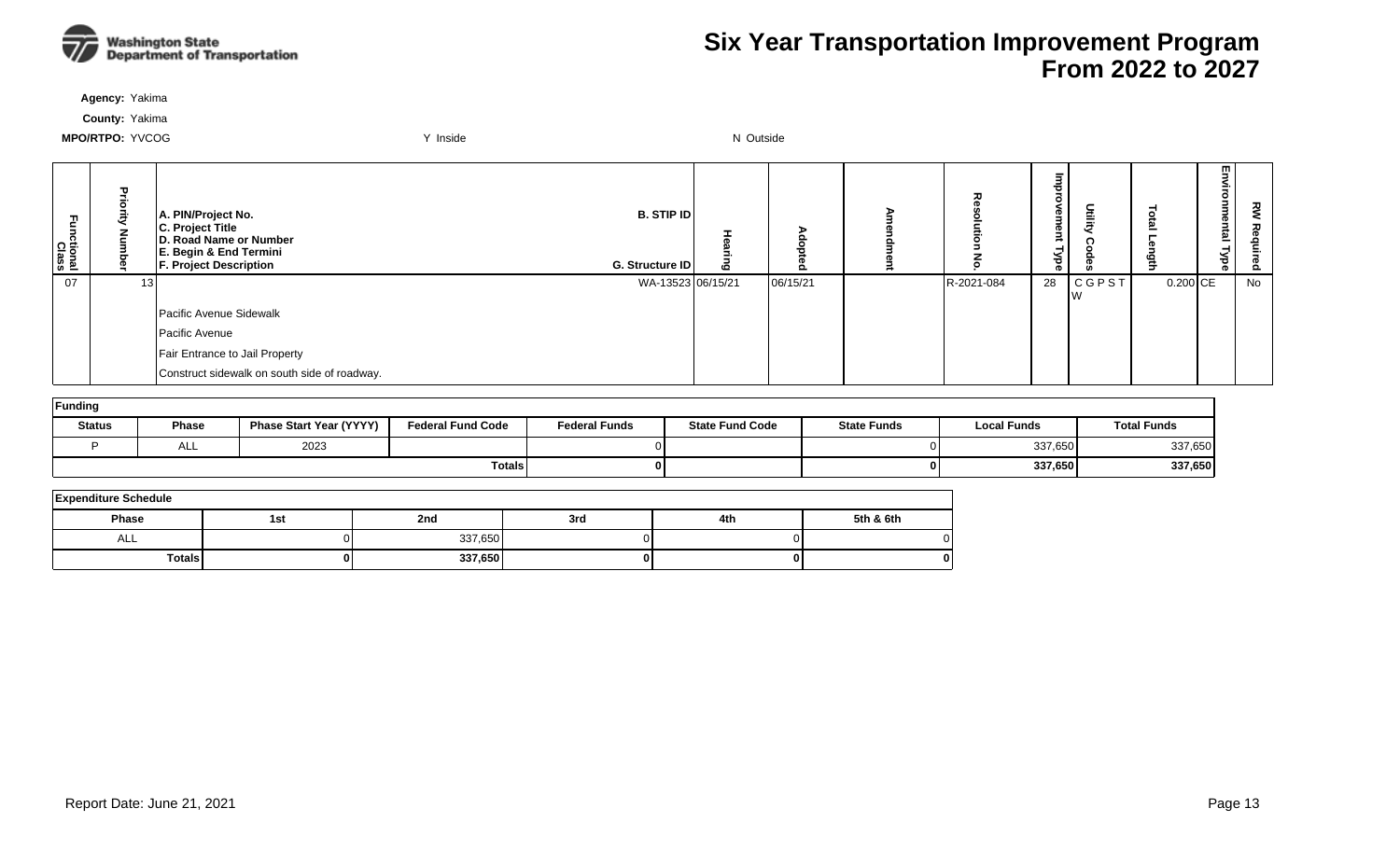

**Agency:** Yakima

**County:** Yakima

| ctional<br>Class | Pric | A. PIN/Project No.<br>C. Project Title<br>D. Road Name or Number<br>E. Begin & End Termini<br><b>F. Project Description</b>                                                             | <b>B.</b> STIP ID<br><b>G. Structure IDI</b> |               | o        | ᆽ          | መ<br>Φ<br>≺<br>ಕ<br>o. |              | m<br><u>한</u><br>ര | 꽁<br>ဥ |
|------------------|------|-----------------------------------------------------------------------------------------------------------------------------------------------------------------------------------------|----------------------------------------------|---------------|----------|------------|------------------------|--------------|--------------------|--------|
| 03               |      | 14 / 4566(007)                                                                                                                                                                          |                                              | 2143 06/15/21 | 06/15/21 | R-2021-084 | 03                     | <b>COPTW</b> | <b>CE</b>          | Yes    |
|                  |      | E Nob Hill Blvd & Fair Ave I/S Improvements                                                                                                                                             |                                              |               |          |            |                        |              |                    |        |
|                  |      | Nob Hill Blvd                                                                                                                                                                           |                                              |               |          |            |                        |              |                    |        |
|                  |      | LE Nob Hill Blvd to Fair Ave                                                                                                                                                            |                                              |               |          |            |                        |              |                    |        |
|                  |      | Widen Nob Hill Boulevard through the intersection, construct left-turn lane, curb,<br>gutter, sidewalk, street lighting and drainage. Upgrade signal, including mast arm<br>structures. |                                              |               |          |            |                        |              |                    |        |

| Funding       |               |                                |                          |                      |                        |                    |                    |                    |  |  |  |  |
|---------------|---------------|--------------------------------|--------------------------|----------------------|------------------------|--------------------|--------------------|--------------------|--|--|--|--|
| <b>Status</b> | Phase         | <b>Phase Start Year (YYYY)</b> | <b>Federal Fund Code</b> | <b>Federal Funds</b> | <b>State Fund Code</b> | <b>State Funds</b> | <b>Local Funds</b> | <b>Total Funds</b> |  |  |  |  |
|               | $\sim$<br>יוש | 2024                           | STP(US)                  | 1,216,327            |                        |                    | 189,831            | ,406,158           |  |  |  |  |
|               |               |                                | Totals                   | 1,216,327            |                        | 01                 | 189,831            | 1,406,158          |  |  |  |  |

| <b>Expenditure Schedule</b> |     |     |           |     |              |  |  |  |  |  |  |
|-----------------------------|-----|-----|-----------|-----|--------------|--|--|--|--|--|--|
| Phase                       | 1st | 2nd | 3rd       | 4th | 5th & 6th    |  |  |  |  |  |  |
| <b>CN</b>                   |     |     | 1,406,158 |     | 0            |  |  |  |  |  |  |
| <b>Totals</b>               |     |     | 1,406,158 |     | $\mathbf{0}$ |  |  |  |  |  |  |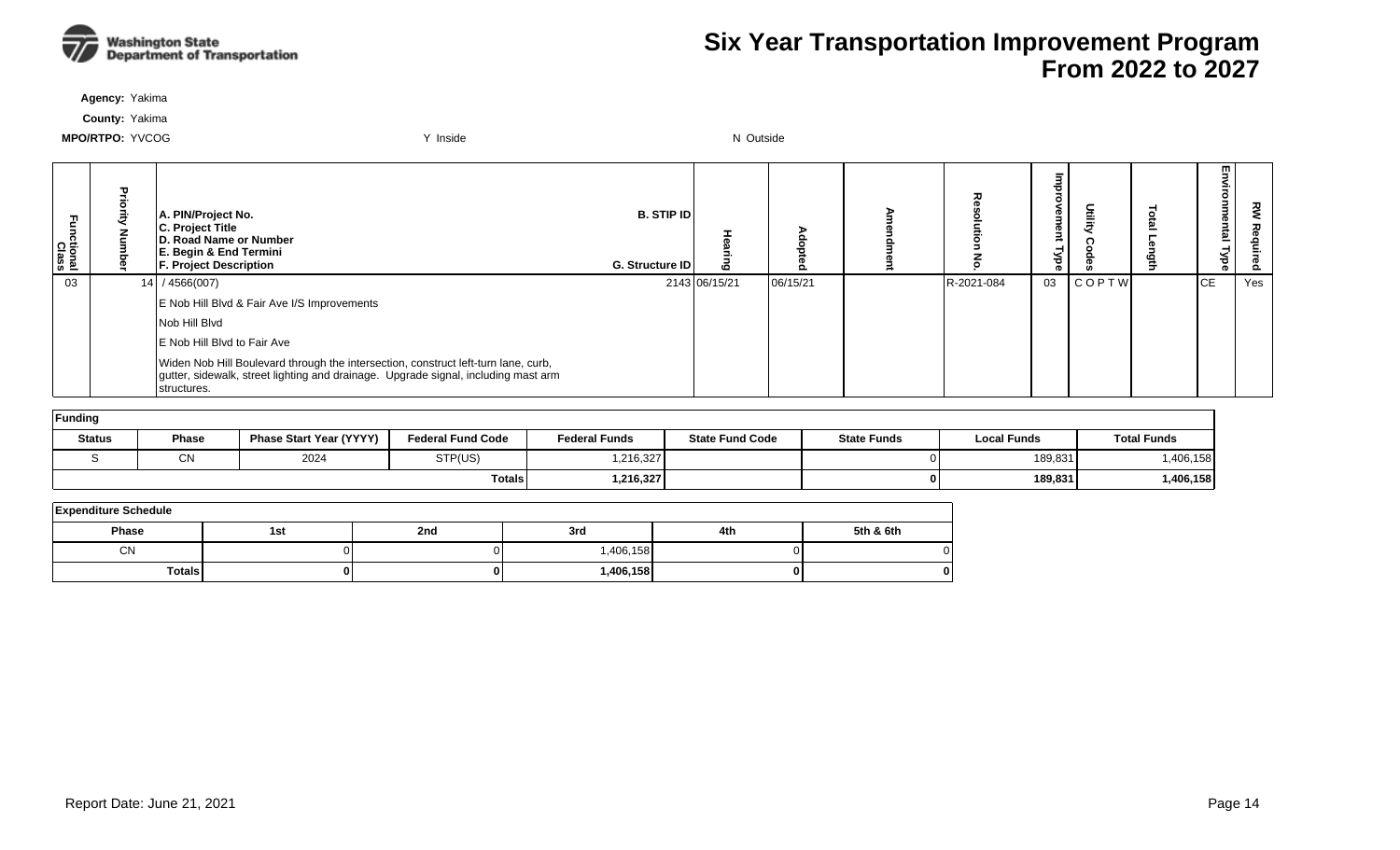

**Agency:** Yakima

**County:** Yakima

| 곤<br>ctional<br>Class |    | A. PIN/Project No.<br>C. Project Title<br>D. Road Name or Number<br>E. Begin & End Termini<br><b>F. Project Description</b> | <b>B. STIP ID</b><br>G. Structure ID | ه               |          | ᄌ          | Ø<br>g<br>уре | Utility        |          | w.<br><u>ត</u> | 짇<br>စိ |
|-----------------------|----|-----------------------------------------------------------------------------------------------------------------------------|--------------------------------------|-----------------|----------|------------|---------------|----------------|----------|----------------|---------|
| 04                    | ۱. |                                                                                                                             |                                      | YAK104 06/15/21 | 06/15/21 | R-2021-084 | 05            | CGOPS <br>IT W | 1.530 CE |                | No      |
|                       |    | Tieton Drive Resurfacing                                                                                                    |                                      |                 |          |            |               |                |          |                |         |
|                       |    | Tieton Drive                                                                                                                |                                      |                 |          |            |               |                |          |                |         |
|                       |    | S. 48th Ave. to S. 72nd Ave.                                                                                                |                                      |                 |          |            |               |                |          |                |         |
|                       |    | Grind and overlay, and ADA curb ramp replacement.                                                                           |                                      |                 |          |            |               |                |          |                |         |

| Funding       |                 |                                |                          |                      |                        |                    |                    |                    |  |  |  |  |  |
|---------------|-----------------|--------------------------------|--------------------------|----------------------|------------------------|--------------------|--------------------|--------------------|--|--|--|--|--|
| <b>Status</b> | Phase           | <b>Phase Start Year (YYYY)</b> | <b>Federal Fund Code</b> | <b>Federal Funds</b> | <b>State Fund Code</b> | <b>State Funds</b> | <b>Local Funds</b> | <b>Total Funds</b> |  |  |  |  |  |
|               | PE              | 2024                           |                          |                      | <b>TIB</b>             | 88,200             | 22,050             | 110,250            |  |  |  |  |  |
|               | $\bigcap$<br>יש | 2024                           |                          |                      | <b>TIB</b>             | 1,008,000          | 252,000            | ,260,000           |  |  |  |  |  |
|               |                 |                                | <b>Totals</b>            |                      |                        | 1,096,200          | 274,050            | 1,370,250          |  |  |  |  |  |

| <b>Expenditure Schedule</b> |     |     |           |     |           |  |  |  |  |  |  |
|-----------------------------|-----|-----|-----------|-----|-----------|--|--|--|--|--|--|
| <b>Phase</b>                | 1st | 2nd | 3rd       | 4th | 5th & 6th |  |  |  |  |  |  |
| PE                          |     |     | 110,250   |     |           |  |  |  |  |  |  |
| <b>CN</b>                   |     |     | 1,260,000 |     |           |  |  |  |  |  |  |
| <b>Totals</b>               |     |     | 1,370,250 |     |           |  |  |  |  |  |  |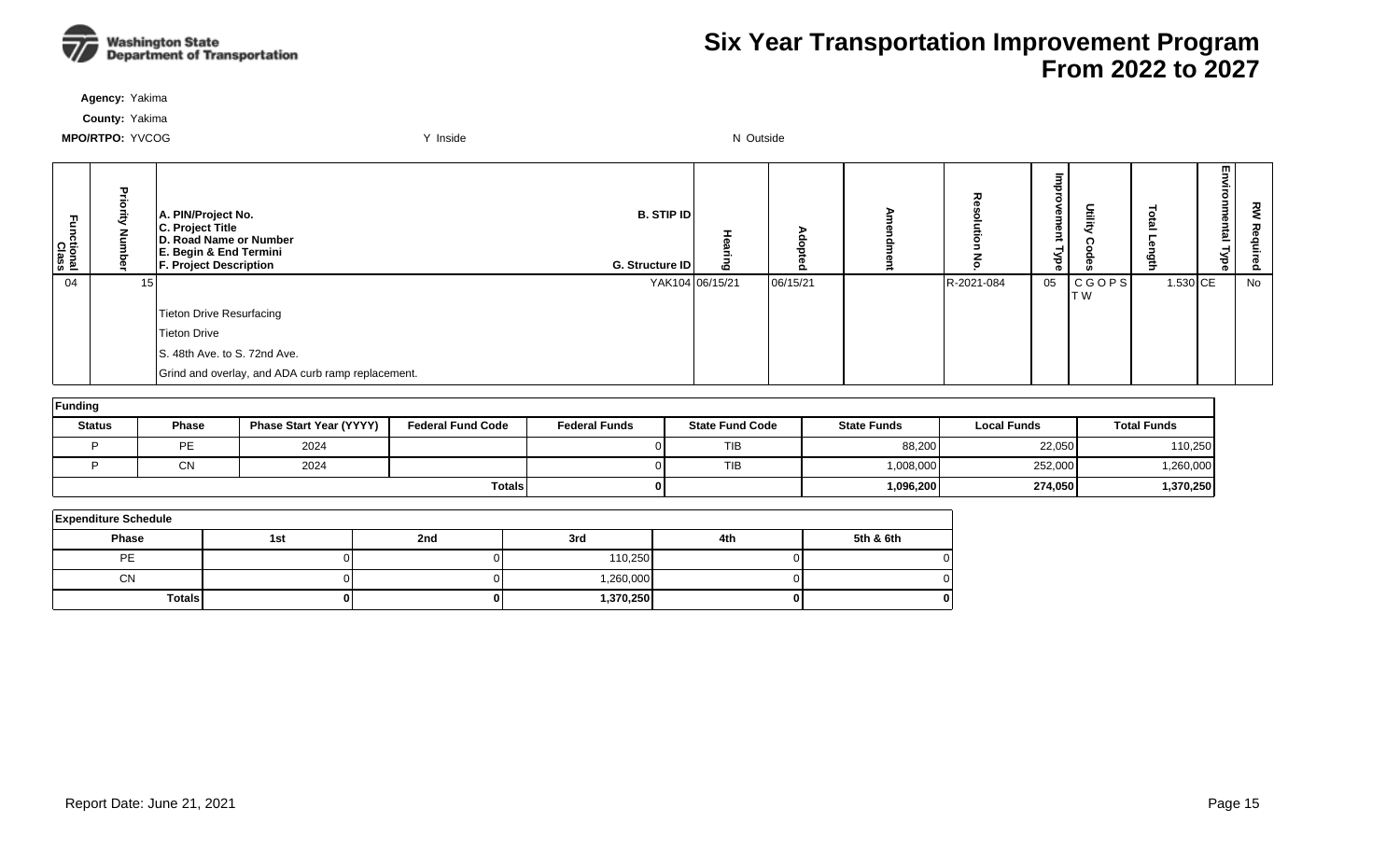

**Agency:** Yakima

**County:** Yakima

| Functional<br>Class |    | A. PIN/Project No.<br>C. Project Title<br>D. Road Name or Number<br>E. Begin & End Termini<br><b>F. Project Description</b> | <b>B. STIP IDI</b><br>G. Structure ID | ه              |          | 고          | <b>D</b><br>Φ<br>≺<br>ਰ<br>Ō | Deling |          | m<br><u>ត</u><br>⊣ | š<br>Õ. |
|---------------------|----|-----------------------------------------------------------------------------------------------------------------------------|---------------------------------------|----------------|----------|------------|------------------------------|--------|----------|--------------------|---------|
| 17                  | 16 |                                                                                                                             |                                       | YAK93 06/15/21 | 06/15/21 | R-2021-084 | 38                           | COT    | 0.600 CE |                    | Yes     |
|                     |    | Powerhouse Road Multi-Use Path                                                                                              |                                       |                |          |            |                              |        |          |                    |         |
|                     |    | Powerhouse Road                                                                                                             |                                       |                |          |            |                              |        |          |                    |         |
|                     |    | Mobile Home Park to Cowiche Canyon Rd.                                                                                      |                                       |                |          |            |                              |        |          |                    |         |
|                     |    | Construct 10-foot paved pathway and install a crosswalk across Powerhouse Road<br>at Cowiche Canyon Road.                   |                                       |                |          |            |                              |        |          |                    |         |

| Funding       |              |                                |                          |                      |                        |                    |                    |                    |  |  |  |  |
|---------------|--------------|--------------------------------|--------------------------|----------------------|------------------------|--------------------|--------------------|--------------------|--|--|--|--|
| <b>Status</b> | <b>Phase</b> | <b>Phase Start Year (YYYY)</b> | <b>Federal Fund Code</b> | <b>Federal Funds</b> | <b>State Fund Code</b> | <b>State Funds</b> | <b>Local Funds</b> | <b>Total Funds</b> |  |  |  |  |
|               | PE           | 2024                           |                          |                      | Ped/Bike Program       | 73,290             | 9,140              | 82,430             |  |  |  |  |
|               | <b>RW</b>    | 2025                           |                          |                      | Ped/Bike Program       | 62,680             | 8,290              | 70,970             |  |  |  |  |
|               | <b>CN</b>    | 2026                           |                          |                      | Ped/Bike Program       | 799,680            | 103,430            | 903,110            |  |  |  |  |
|               |              |                                | <b>Totals</b>            |                      |                        | 935,650            | 120,860            | 1,056,510          |  |  |  |  |

| <b>Expenditure Schedule</b> |     |     |        |        |           |  |  |  |  |  |  |
|-----------------------------|-----|-----|--------|--------|-----------|--|--|--|--|--|--|
| Phase                       | 1st | 2nd | 3rd    | 4th    | 5th & 6th |  |  |  |  |  |  |
| <b>PE</b>                   |     |     | 82,430 |        |           |  |  |  |  |  |  |
| <b>RW</b>                   |     |     |        | 70,970 |           |  |  |  |  |  |  |
| <b>CN</b>                   |     |     |        |        | 903,110   |  |  |  |  |  |  |
| <b>Totals</b>               |     |     | 82,430 | 70,970 | 903,110   |  |  |  |  |  |  |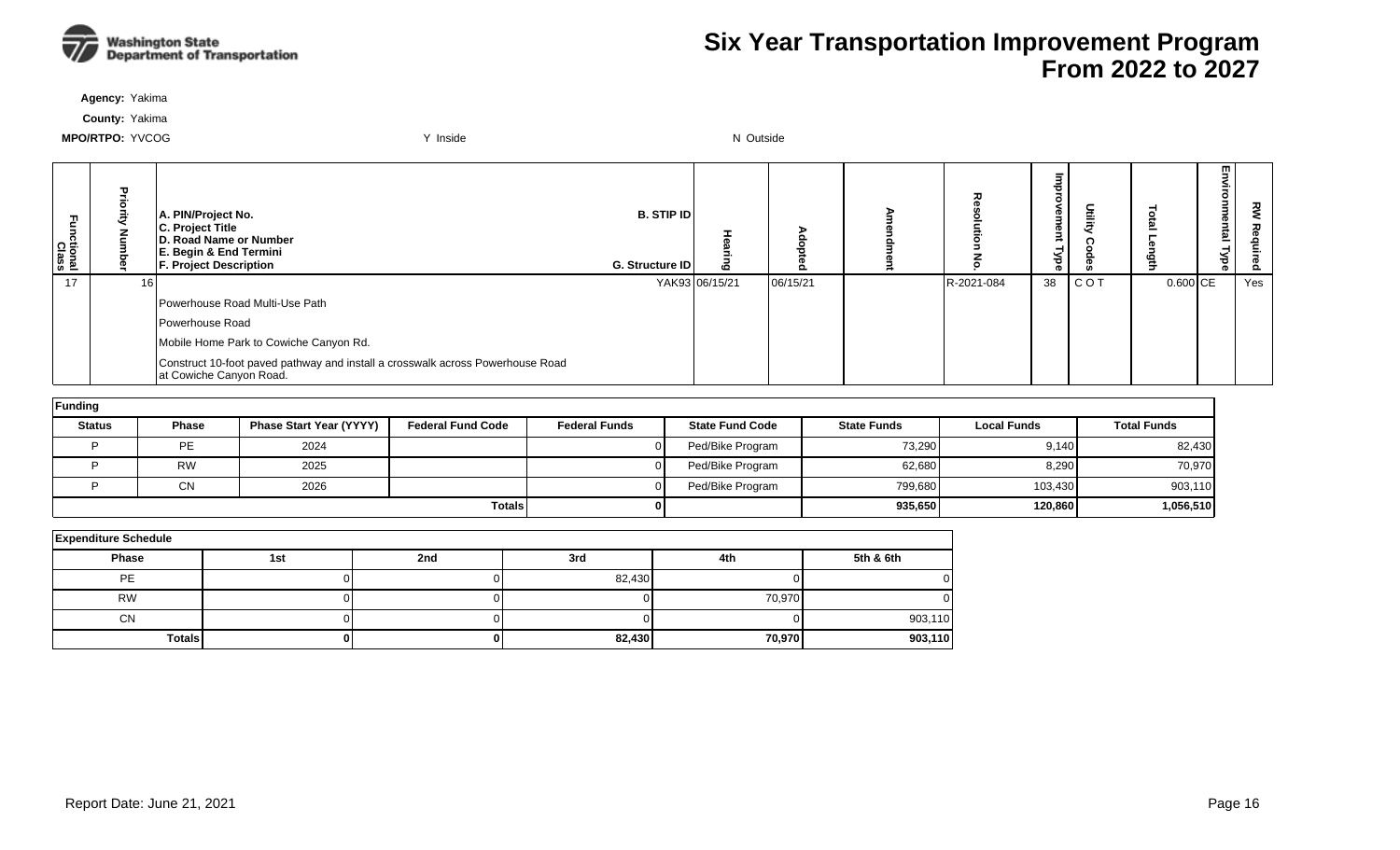

**Agency:** Yakima

**County:** Yakima

| ctional<br>Class | ᠇               | A. PIN/Project No.<br>C. Project Title<br>D. Road Name or Number<br>E. Begin & End Termini<br><b>F. Project Description</b> | <b>B. STIP IDI</b><br>G. Structure ID |                  |          |            | 7<br>c<br><b>D</b><br>з<br>Φ<br>,<br>≺<br>ಕ<br>ക | Utilit)            |            | w.<br><u>한</u> | š<br><u>o</u> |
|------------------|-----------------|-----------------------------------------------------------------------------------------------------------------------------|---------------------------------------|------------------|----------|------------|--------------------------------------------------|--------------------|------------|----------------|---------------|
| 07               | 17 <sup>1</sup> |                                                                                                                             |                                       | YAK 107 06/15/21 | 06/15/21 | R-2021-084 | 28                                               | <b>CGPST</b><br>١w | $0.450$ CE |                | No            |
|                  |                 | 88th Avenue Sidewalk                                                                                                        |                                       |                  |          |            |                                                  |                    |            |                |               |
|                  |                 | 88th Avenue                                                                                                                 |                                       |                  |          |            |                                                  |                    |            |                |               |
|                  |                 | Tieton Drive to Summitview Avenue                                                                                           |                                       |                  |          |            |                                                  |                    |            |                |               |
|                  |                 | Construct sidewalk on east side of roadway.                                                                                 |                                       |                  |          |            |                                                  |                    |            |                |               |

| Funding       |              |                         |                          |                      |                        |                    |                    |                    |  |  |  |  |
|---------------|--------------|-------------------------|--------------------------|----------------------|------------------------|--------------------|--------------------|--------------------|--|--|--|--|
| <b>Status</b> | <b>Phase</b> | Phase Start Year (YYYY) | <b>Federal Fund Code</b> | <b>Federal Funds</b> | <b>State Fund Code</b> | <b>State Funds</b> | <b>Local Funds</b> | <b>Total Funds</b> |  |  |  |  |
|               | ALL          | 2025                    |                          |                      | TIB                    | 400,000            | 280,610            | 680,610            |  |  |  |  |
|               |              |                         | <b>Totals</b>            |                      |                        | 400,000            | 280,610            | 680,610            |  |  |  |  |

| <b>Expenditure Schedule</b> |     |     |     |         |           |  |  |  |  |  |  |
|-----------------------------|-----|-----|-----|---------|-----------|--|--|--|--|--|--|
| Phase                       | 1st | 2nd | 3rd | 4th     | 5th & 6th |  |  |  |  |  |  |
| ALL                         |     |     |     | 680,610 |           |  |  |  |  |  |  |
| <b>Totals</b>               | 01  |     |     | 680,610 |           |  |  |  |  |  |  |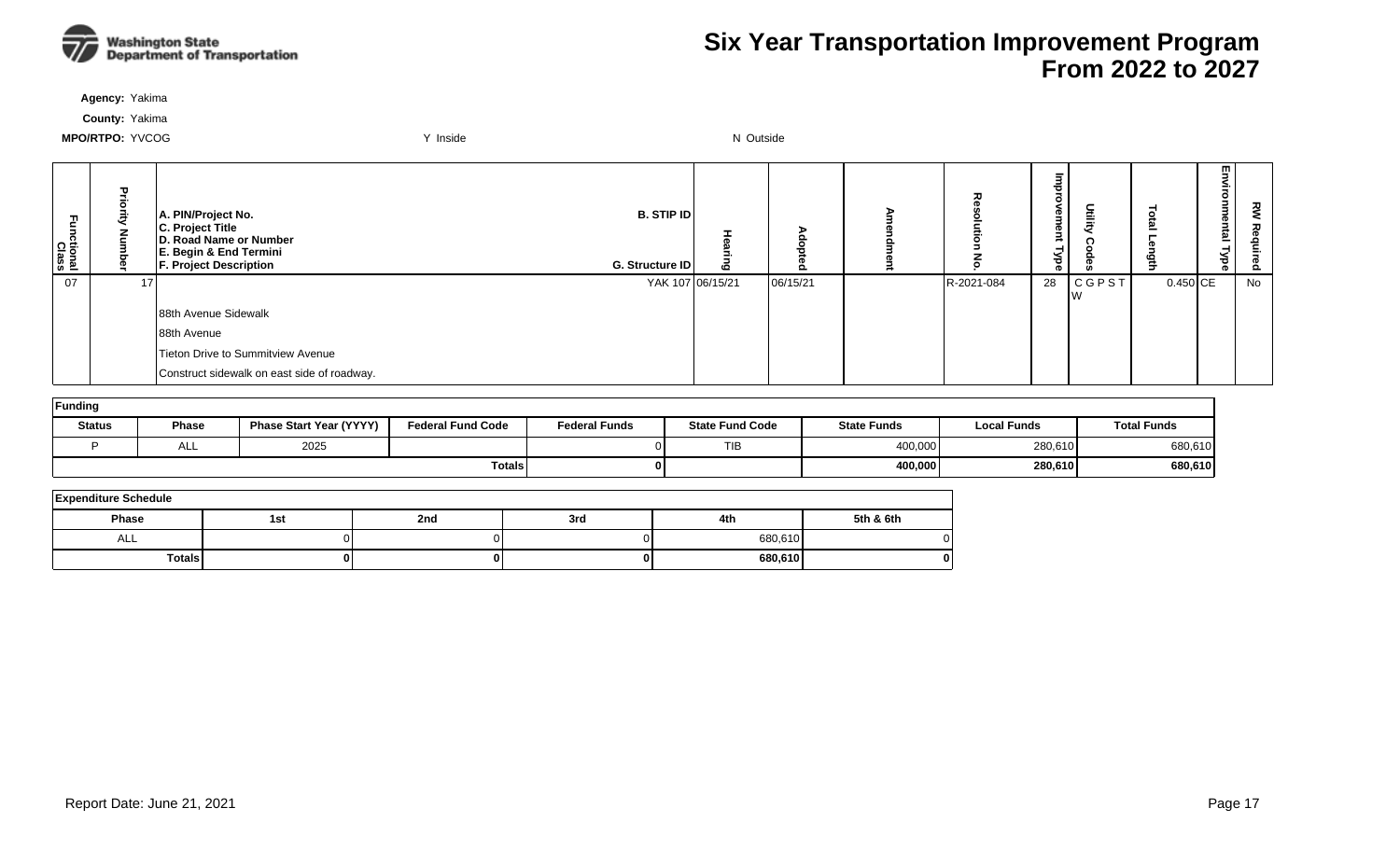

**Agency:** Yakima

**County:** Yakima

| m<br>ctional<br>Class | F<br>ō<br>ā<br>ᆯ | A. PIN/Project No.<br>C. Project Title<br>D. Road Name or Number<br>E. Begin & End Termini<br><b>F. Project Description</b> | B. STIP ID<br>G. Structure ID | ō               | o        | 观          | ᄒ<br><b>D</b><br>3.<br>Φ<br>$\rightarrow$<br>ਙ<br>ΦĪ | nilit) | Ö<br>=<br>- | 罒<br>᠗<br>ë<br>≌<br>ہے<br>ಕ<br>ത | ξ<br>る<br><b>auired</b> |
|-----------------------|------------------|-----------------------------------------------------------------------------------------------------------------------------|-------------------------------|-----------------|----------|------------|------------------------------------------------------|--------|-------------|----------------------------------|-------------------------|
| 16                    | 18               |                                                                                                                             |                               | YAK102 06/15/21 | 06/15/21 | R-2021-084 | 21                                                   | $P$ T  | $0.030$ CE  |                                  | No                      |
|                       |                  | N 1st St & R St Signal                                                                                                      |                               |                 |          |            |                                                      |        |             |                                  |                         |
|                       |                  | N. 1st St.                                                                                                                  |                               |                 |          |            |                                                      |        |             |                                  |                         |
|                       |                  | R Street to R Street                                                                                                        |                               |                 |          |            |                                                      |        |             |                                  |                         |
|                       |                  | Install traffic signal at the intersection.                                                                                 |                               |                 |          |            |                                                      |        |             |                                  |                         |

| Funding       |              |                                |                          |                      |                        |                    |                    |                    |  |  |  |  |
|---------------|--------------|--------------------------------|--------------------------|----------------------|------------------------|--------------------|--------------------|--------------------|--|--|--|--|
| <b>Status</b> | <b>Phase</b> | <b>Phase Start Year (YYYY)</b> | <b>Federal Fund Code</b> | <b>Federal Funds</b> | <b>State Fund Code</b> | <b>State Funds</b> | <b>Local Funds</b> | <b>Total Funds</b> |  |  |  |  |
|               | <b>DE</b>    | 2026                           | <b>STP</b>               | 60,900               |                        |                    | 9,450              | 70,350             |  |  |  |  |
|               | ΩN<br>UΝ     | 2027                           | <b>STP</b>               | 365,190              |                        |                    | 57,020             | 422,210            |  |  |  |  |
|               |              |                                | <b>Totals</b>            | 426.090              |                        |                    | 66,470             | 492,560            |  |  |  |  |

| <b>Expenditure Schedule</b> |     |     |     |     |           |  |  |  |  |  |  |
|-----------------------------|-----|-----|-----|-----|-----------|--|--|--|--|--|--|
| <b>Phase</b>                | 1st | 2nd | 3rd | 4th | 5th & 6th |  |  |  |  |  |  |
| PE                          |     |     |     |     | 70,350    |  |  |  |  |  |  |
| <b>CN</b>                   |     |     |     |     | 422,210   |  |  |  |  |  |  |
| <b>Totals</b>               | 0   |     |     |     | 492,560   |  |  |  |  |  |  |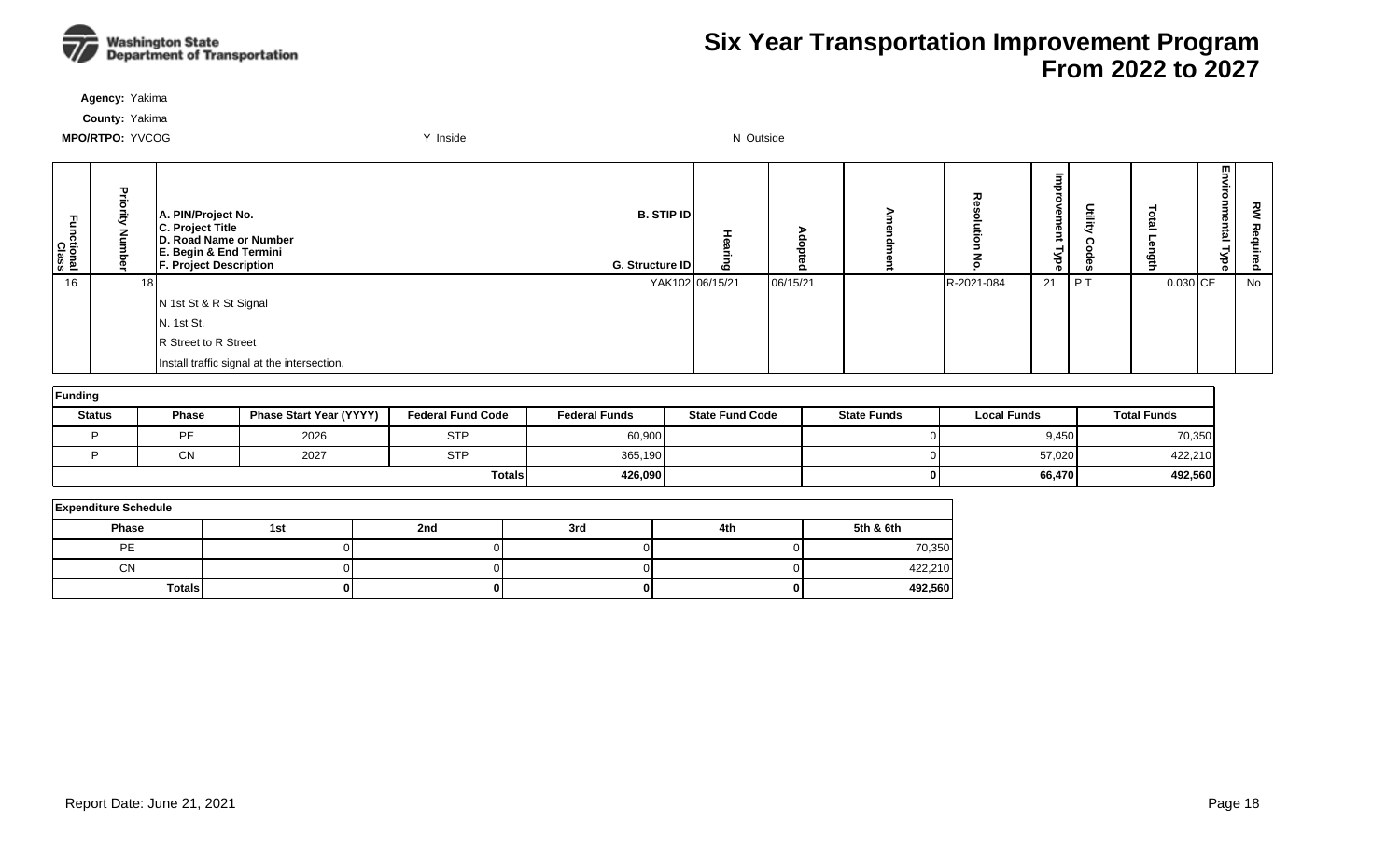

**Agency:** Yakima

**County:** Yakima

| Ę<br>ctional<br>Class | Pric | A. PIN/Project No.<br>C. Project Title<br>D. Road Name or Number<br>E. Begin & End Termini<br><b>F. Project Description</b> | <b>B. STIP ID</b><br>G. Structure ID | ه              | o        | ᆽ          | ®<br>നാ.<br>ಕ<br>ര |            |          | 罒<br>Ξ<br>ہ<br>ರ<br>ത | š<br><u>o</u> |
|-----------------------|------|-----------------------------------------------------------------------------------------------------------------------------|--------------------------------------|----------------|----------|------------|--------------------|------------|----------|-----------------------|---------------|
| 14                    | 19 I |                                                                                                                             |                                      | YAK57 06/15/21 | 06/15/21 | R-2021-084 | 11                 | <b>CPT</b> | 0.010 CE |                       | No            |
|                       |      | 18th Street Underpass                                                                                                       |                                      |                |          |            |                    |            |          |                       |               |
|                       |      | Yakima Avenue                                                                                                               |                                      |                |          |            |                    |            |          |                       |               |
|                       |      | Yakima Avenue to 18th Street                                                                                                |                                      |                |          |            |                    |            |          |                       |               |
|                       |      | Replace the bridge on E. Yakima Avenue that crosses over 18th Street.                                                       |                                      |                |          |            |                    |            |          |                       |               |

| Funding       |              |                         |                          |                      |                        |                    |                    |                    |  |  |  |  |
|---------------|--------------|-------------------------|--------------------------|----------------------|------------------------|--------------------|--------------------|--------------------|--|--|--|--|
| <b>Status</b> | <b>Phase</b> | Phase Start Year (YYYY) | <b>Federal Fund Code</b> | <b>Federal Funds</b> | <b>State Fund Code</b> | <b>State Funds</b> | <b>Local Funds</b> | <b>Total Funds</b> |  |  |  |  |
|               | <b>PE</b>    | 2026                    | <b>BR</b>                | 283,610              |                        |                    | 70,880             | 354,490            |  |  |  |  |
|               | <b>CN</b>    | 2027                    | <b>BR</b>                | 2,703,960            |                        |                    | 675,990            | 3,379,950          |  |  |  |  |
|               |              |                         | <b>Totals</b>            | 2,987,570            |                        |                    | 746.870            | 3,734,440          |  |  |  |  |

| <b>Expenditure Schedule</b> |     |     |     |     |           |  |  |  |  |  |  |
|-----------------------------|-----|-----|-----|-----|-----------|--|--|--|--|--|--|
| Phase                       | 1st | 2nd | 3rd | 4th | 5th & 6th |  |  |  |  |  |  |
| PE                          |     |     |     |     | 354,490   |  |  |  |  |  |  |
| CN                          |     |     |     |     | 3,379,950 |  |  |  |  |  |  |
| <b>Totals</b>               |     |     |     |     | 3,734,440 |  |  |  |  |  |  |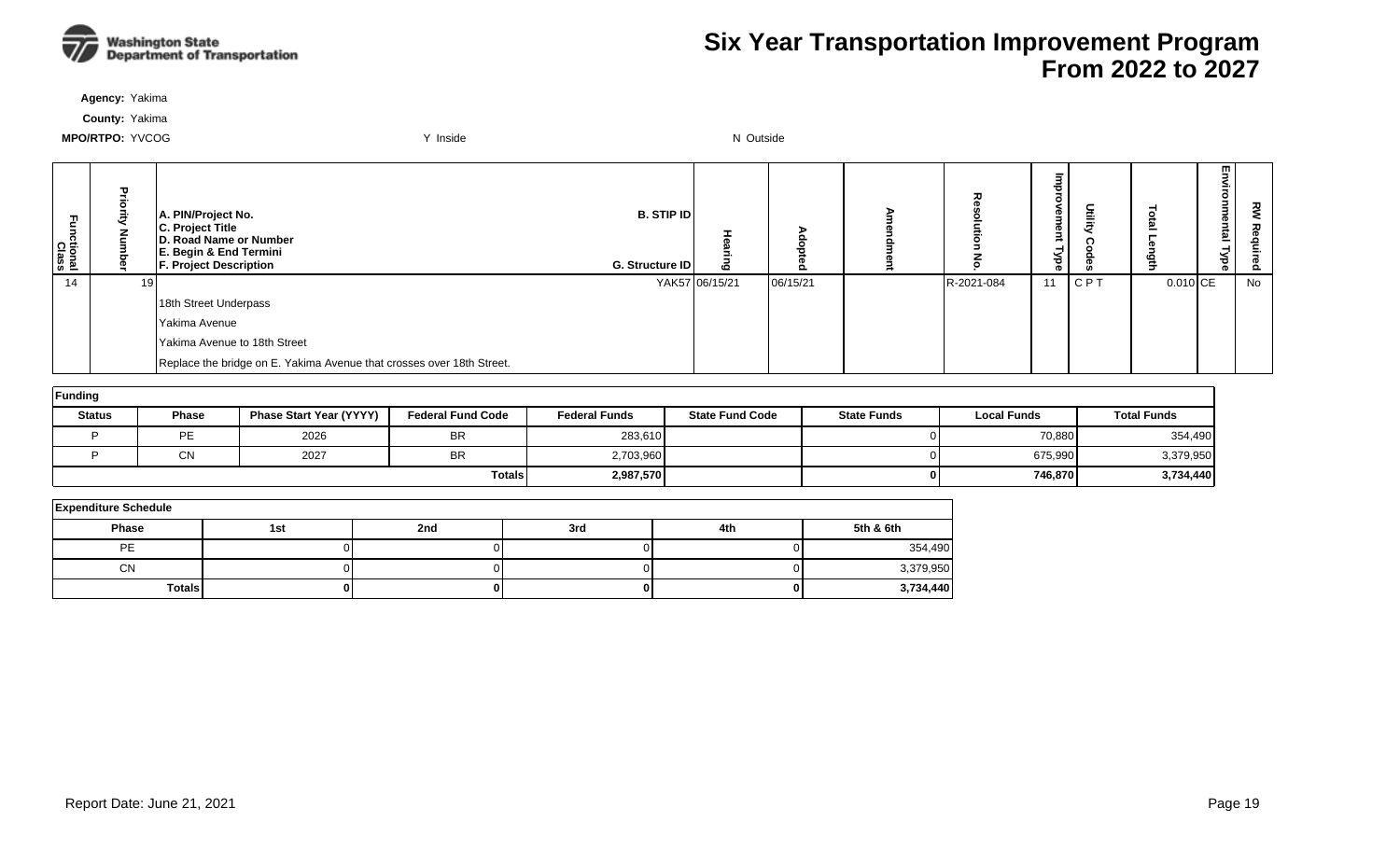

**Agency:** Yakima

**County:** Yakima

| :tional<br>Class |    | A. PIN/Project No.<br>C. Project Title<br>D. Road Name or Number<br>E. Begin & End Termini<br><b>F. Project Description</b>      | <b>B. STIP IDI</b><br>G. Structure ID | o<br>ā<br>o | 고          | $\overline{\phantom{a}}$<br><b>ement</b><br>Type | Deilit       |            | 모 !<br>ಕ<br>ൈ | ௨  |
|------------------|----|----------------------------------------------------------------------------------------------------------------------------------|---------------------------------------|-------------|------------|--------------------------------------------------|--------------|------------|---------------|----|
| 04               | 20 |                                                                                                                                  | YAK 108 06/15/21                      | 06/15/21    | R-2021-084 | 03                                               | <b>CGPST</b> | $0.030$ CE |               | No |
|                  |    | S. 1st Street and E. Washington Avenue Intersection Improvements                                                                 |                                       |             |            |                                                  |              |            |               |    |
|                  |    | 1st Street                                                                                                                       |                                       |             |            |                                                  |              |            |               |    |
|                  |    | Washington Avenue to Washington Avenue                                                                                           |                                       |             |            |                                                  |              |            |               |    |
|                  |    | Realign intersection, widen E. Washington Ave. for additional lane, replace curb,<br>gutter, sidewalk, and construct new signal. |                                       |             |            |                                                  |              |            |               |    |
| Funding          |    |                                                                                                                                  |                                       |             |            |                                                  |              |            |               |    |

| <b>Status</b> | Phase | <b>Phase Start Year (YYYY)</b> | <b>Federal Fund Code</b> | <b>Federal Funds</b> | <b>State Fund Code</b> | <b>State Funds</b> | <b>Local Funds</b> | <b>Total Funds</b> |  |  |  |  |  |
|---------------|-------|--------------------------------|--------------------------|----------------------|------------------------|--------------------|--------------------|--------------------|--|--|--|--|--|
|               | ALL   | 2026                           |                          |                      |                        |                    | 2,459,750          | 459,750            |  |  |  |  |  |
|               |       |                                | <b>Totals</b>            |                      |                        |                    | 2,459,750          | 2,459,750          |  |  |  |  |  |

| <b>Expenditure Schedule</b> |     |     |     |     |           |  |  |  |  |  |  |
|-----------------------------|-----|-----|-----|-----|-----------|--|--|--|--|--|--|
| <b>Phase</b>                | 1st | 2nd | 3rd | 4th | 5th & 6th |  |  |  |  |  |  |
| ALL                         |     |     |     |     | 2,459,750 |  |  |  |  |  |  |
| <b>Totals</b>               | 01  |     |     | 0   | 2,459,750 |  |  |  |  |  |  |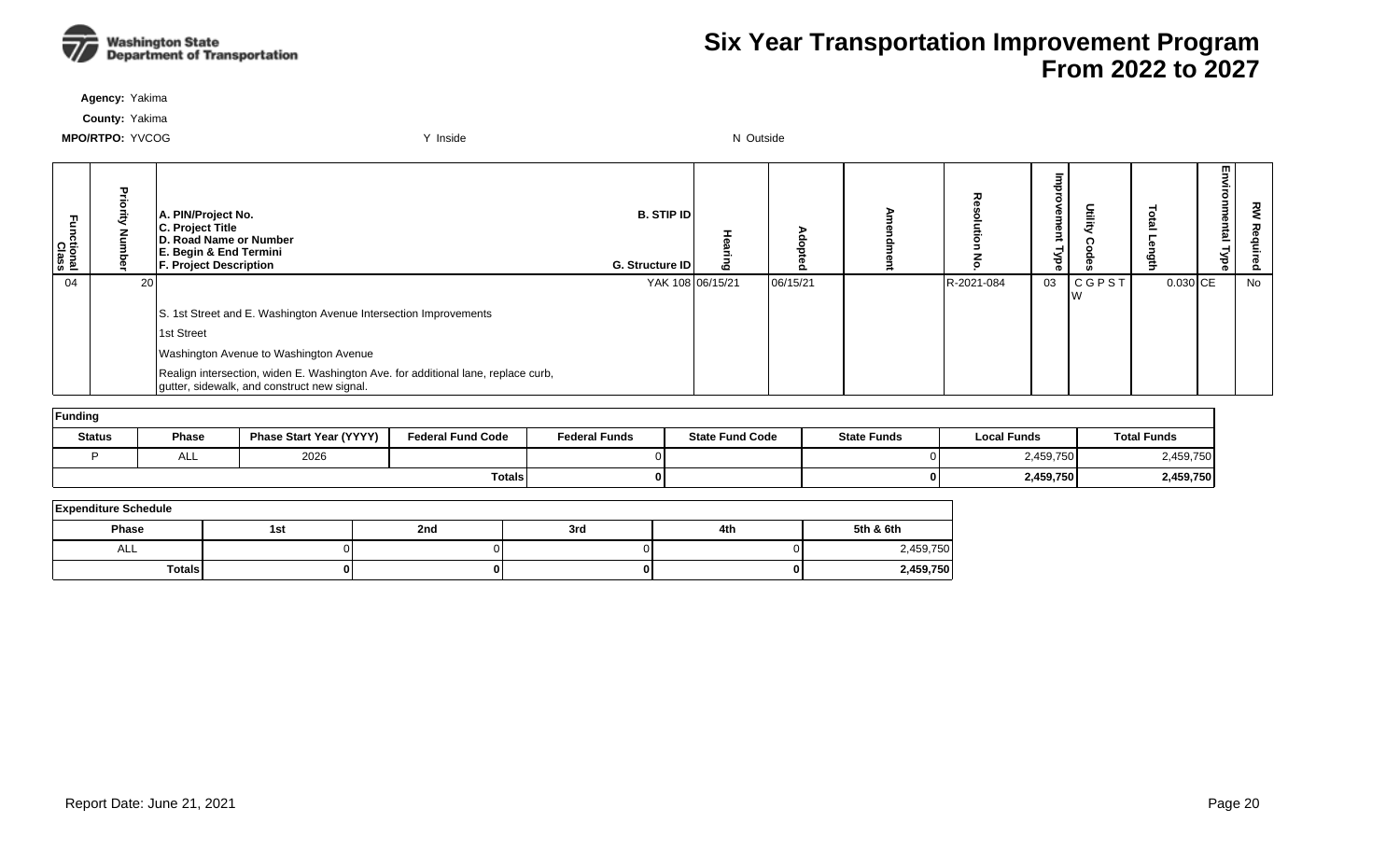

**Agency:** Yakima

**County:** Yakima

| Functional<br>Class |                 | A. PIN/Project No.<br><b>C. Project Title</b><br>D. Road Name or Number<br>E. Begin & End Termini<br><b>F. Project Description</b>                                                                                                                                                   | <b>B. STIP IDI</b><br>G. Structure ID | $\mathbf{c}$   |          | ᆽ          | Φ<br><b>D</b><br>है | Ĕ     | ≌         | 꽁<br>$\circ$ |
|---------------------|-----------------|--------------------------------------------------------------------------------------------------------------------------------------------------------------------------------------------------------------------------------------------------------------------------------------|---------------------------------------|----------------|----------|------------|---------------------|-------|-----------|--------------|
| 14                  | 21 <sub>1</sub> |                                                                                                                                                                                                                                                                                      |                                       | YAK14 06/15/21 | 06/15/21 | R-2021-084 | 21                  | COPST | <b>CE</b> | Yes          |
|                     |                 | Washington Avenue & Longfiber Road Intersection Improvements                                                                                                                                                                                                                         |                                       |                |          |            |                     |       |           |              |
|                     |                 | <b>Washington Avenue</b>                                                                                                                                                                                                                                                             |                                       |                |          |            |                     |       |           |              |
|                     |                 | Washington Avenue to Longfiber Road                                                                                                                                                                                                                                                  |                                       |                |          |            |                     |       |           |              |
|                     |                 | Improve the Washington Avenue and Longfiber Road intersection by constructing an<br>eastbound left-turn lane on Washington and a northbound left-turn lane on Longfiber,<br>Install or replace curb, gutter, sidewalk, street lighting, storm drainage and safety<br>flashing signal |                                       |                |          |            |                     |       |           |              |

| Funding       |           |                                |                          |                      |                        |                    |                    |                    |  |  |  |  |  |
|---------------|-----------|--------------------------------|--------------------------|----------------------|------------------------|--------------------|--------------------|--------------------|--|--|--|--|--|
| <b>Status</b> | Phase     | <b>Phase Start Year (YYYY)</b> | <b>Federal Fund Code</b> | <b>Federal Funds</b> | <b>State Fund Code</b> | <b>State Funds</b> | <b>Local Funds</b> | <b>Total Funds</b> |  |  |  |  |  |
|               | <b>PE</b> | 2027                           | STP(U)                   | 120,020              |                        |                    | 18,690             | 138,710            |  |  |  |  |  |
|               | <b>RW</b> | 2027                           | STP(U)                   | 116,550              |                        |                    | 18,170             | 134,720            |  |  |  |  |  |
|               | CN        | 2027                           | STP(U)                   | 788,970              |                        |                    | 123,160            | 912,130            |  |  |  |  |  |
|               |           |                                | <b>Totals</b>            | 1,025,540            |                        |                    | 160,020            | 1,185,560          |  |  |  |  |  |

| <b>Expenditure Schedule</b> |     |     |     |     |           |  |  |  |  |  |  |  |
|-----------------------------|-----|-----|-----|-----|-----------|--|--|--|--|--|--|--|
| Phase                       | 1st | 2nd | 3rd | 4th | 5th & 6th |  |  |  |  |  |  |  |
| <b>PE</b>                   |     |     |     |     | 138,710   |  |  |  |  |  |  |  |
| <b>RW</b>                   |     |     |     |     | 134,720   |  |  |  |  |  |  |  |
| <b>CN</b>                   |     |     |     |     | 912,130   |  |  |  |  |  |  |  |
| <b>Totals</b>               |     |     |     |     | 1,185,560 |  |  |  |  |  |  |  |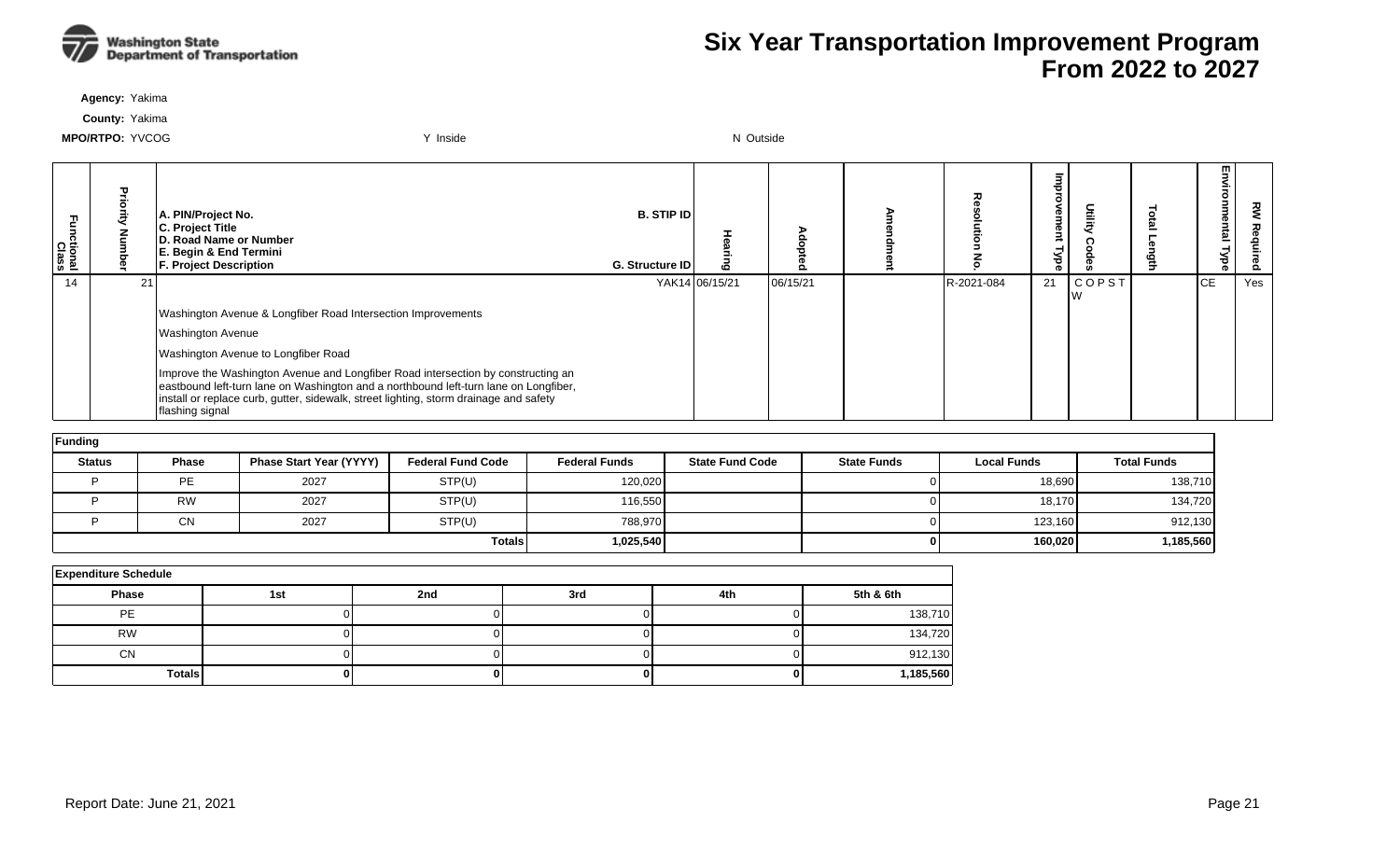

**Agency:** Yakima

**County:** Yakima

| ctional<br>Class |         | A. PIN/Project No.<br>C. Project Title<br>D. Road Name or Number<br>E. Begin & End Termini<br><b>F. Project Description</b>                        | <b>B. STIP IDI</b><br>G. Structure ID | $\mathbf{c}$   |          |            | നാ<br>നാ<br>ಕ<br>ക | Utility              |            | m<br>효 | 짖<br>௨ |
|------------------|---------|----------------------------------------------------------------------------------------------------------------------------------------------------|---------------------------------------|----------------|----------|------------|--------------------|----------------------|------------|--------|--------|
| 14               | $22 \,$ |                                                                                                                                                    |                                       | YAK84 06/15/21 | 06/15/21 | R-2021-084 | 04                 | <b>CGOPS</b><br>IT W | $0.400$ CE |        | Yes    |
|                  |         | 16th Avenue and Tieton Drive Intersection Improvements                                                                                             |                                       |                |          |            |                    |                      |            |        |        |
|                  |         | 16th Avenue                                                                                                                                        |                                       |                |          |            |                    |                      |            |        |        |
|                  |         | 16th Avenue to Tieton Drive                                                                                                                        |                                       |                |          |            |                    |                      |            |        |        |
|                  |         | Reconstruct and widen 16th Avenue and Tieton Drive by adding left-turn lanes for all<br>movements at the intersection. Upgrade the traffic signal. |                                       |                |          |            |                    |                      |            |        |        |

| Funding       |           |                         |                          |                      |                        |                    |                    |                    |  |  |  |  |  |
|---------------|-----------|-------------------------|--------------------------|----------------------|------------------------|--------------------|--------------------|--------------------|--|--|--|--|--|
| <b>Status</b> | Phase     | Phase Start Year (YYYY) | <b>Federal Fund Code</b> | <b>Federal Funds</b> | <b>State Fund Code</b> | <b>State Funds</b> | <b>Local Funds</b> | <b>Total Funds</b> |  |  |  |  |  |
|               | <b>PE</b> | 2027                    | STP(U)                   | 325,920              |                        |                    | 48,720             | 374,640            |  |  |  |  |  |
|               | <b>RW</b> | 2027                    | STP(U)                   | 1,362,370            |                        |                    | 212,630            | 1,575,000          |  |  |  |  |  |
|               | <b>CN</b> | 2027                    | STP(U)                   | 1,491,530            |                        |                    | 229,530            | 1,721,060          |  |  |  |  |  |
|               |           |                         | <b>Totals</b>            | 3,179,820            |                        |                    | 490,880            | 3,670,700          |  |  |  |  |  |

| <b>Expenditure Schedule</b> |     |     |     |     |           |  |  |  |  |  |  |  |
|-----------------------------|-----|-----|-----|-----|-----------|--|--|--|--|--|--|--|
| <b>Phase</b>                | 1st | 2nd | 3rd | 4th | 5th & 6th |  |  |  |  |  |  |  |
| PE                          |     |     |     |     | 374,640   |  |  |  |  |  |  |  |
| <b>RW</b>                   |     |     |     |     | 1,575,000 |  |  |  |  |  |  |  |
| CN                          |     |     |     |     | 1,721,060 |  |  |  |  |  |  |  |
| Totals                      |     |     |     |     | 3,670,700 |  |  |  |  |  |  |  |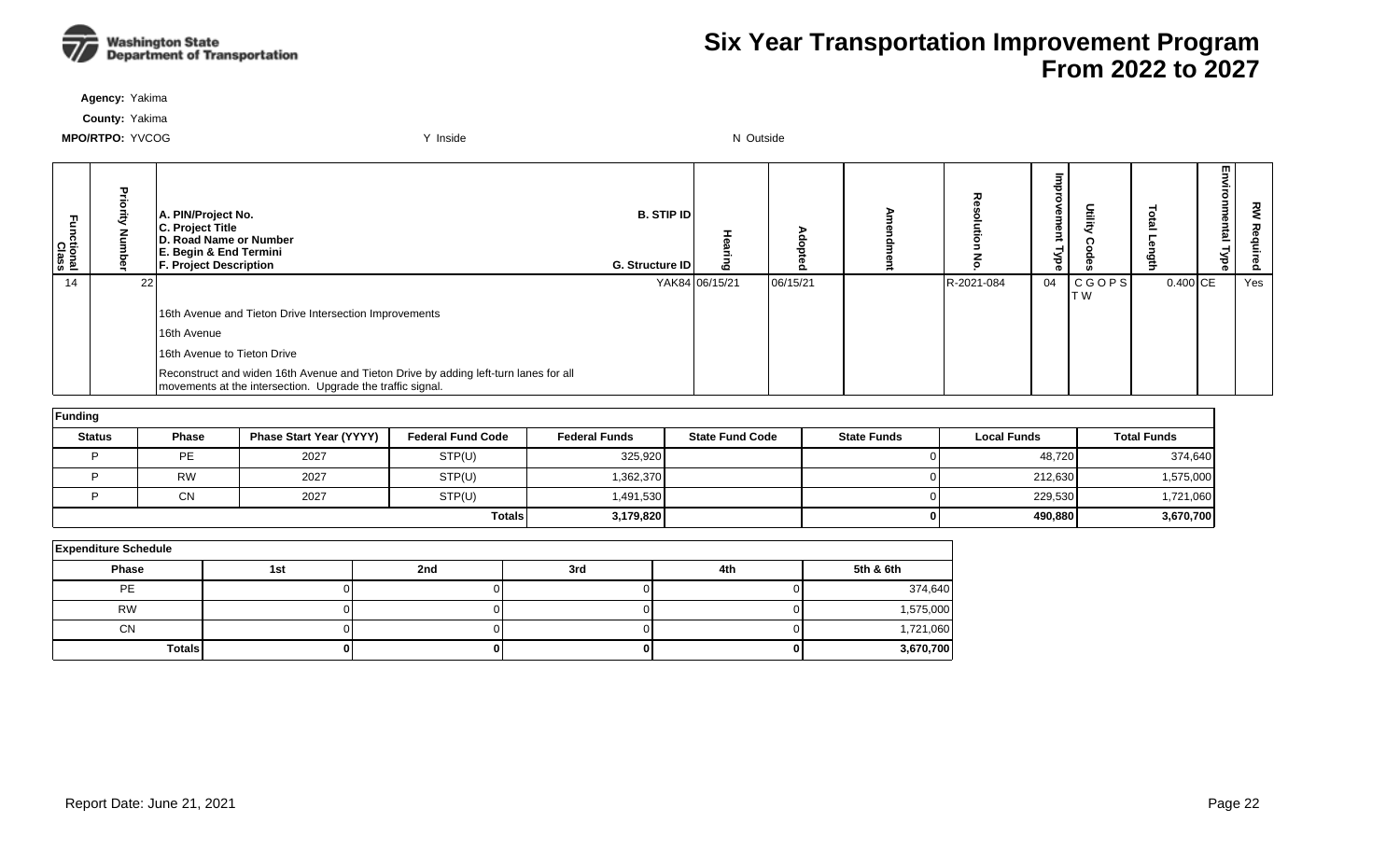

**Agency:** Yakima

**County:** Yakima

| 곤<br>nctional<br>Class |                 | A. PIN/Project No.<br>C. Project Title<br>D. Road Name or Number<br>E. Begin & End Termini<br><b>F. Project Description</b> | B. STIP ID<br>G. Structure ID | ڡ | Ω        | 고          | ┲<br>$\circ$<br>g<br>g<br>-<br>Ăь | Utility            | =        | w.<br><u>g</u> | š<br>aduired |
|------------------------|-----------------|-----------------------------------------------------------------------------------------------------------------------------|-------------------------------|---|----------|------------|-----------------------------------|--------------------|----------|----------------|--------------|
| 04                     | 23 <sub>l</sub> |                                                                                                                             | YAK 109 06/15/21              |   | 06/15/21 | R-2021-084 | 28                                | <b>CGPST</b><br>١w | 0.500 CE |                | Yes          |
|                        |                 | Fair Avenue Sidewalk                                                                                                        |                               |   |          |            |                                   |                    |          |                |              |
|                        |                 | Fair Avenue                                                                                                                 |                               |   |          |            |                                   |                    |          |                |              |
|                        |                 | Pacific Avenue to Nob Hill Boulevard                                                                                        |                               |   |          |            |                                   |                    |          |                |              |
|                        |                 | Construct sidewalk on west side of roadway.                                                                                 |                               |   |          |            |                                   |                    |          |                |              |

| Funding       |       |                                |                          |                      |                        |                    |                    |                    |  |  |  |  |
|---------------|-------|--------------------------------|--------------------------|----------------------|------------------------|--------------------|--------------------|--------------------|--|--|--|--|
| <b>Status</b> | Phase | <b>Phase Start Year (YYYY)</b> | <b>Federal Fund Code</b> | <b>Federal Funds</b> | <b>State Fund Code</b> | <b>State Funds</b> | <b>Local Funds</b> | <b>Total Funds</b> |  |  |  |  |
|               | ALL   | 2027                           |                          |                      |                        |                    | 455,050            | 455,050            |  |  |  |  |
|               |       |                                | <b>Totals</b>            |                      |                        |                    | 455,050            | 455,050            |  |  |  |  |

| <b>Expenditure Schedule</b> |     |     |     |     |           |  |  |  |  |  |  |
|-----------------------------|-----|-----|-----|-----|-----------|--|--|--|--|--|--|
| Phase                       | 1st | 2nd | 3rd | 4th | 5th & 6th |  |  |  |  |  |  |
| ALL                         |     |     |     |     | 455,050   |  |  |  |  |  |  |
| <b>Totals</b>               |     |     |     |     | 455,050   |  |  |  |  |  |  |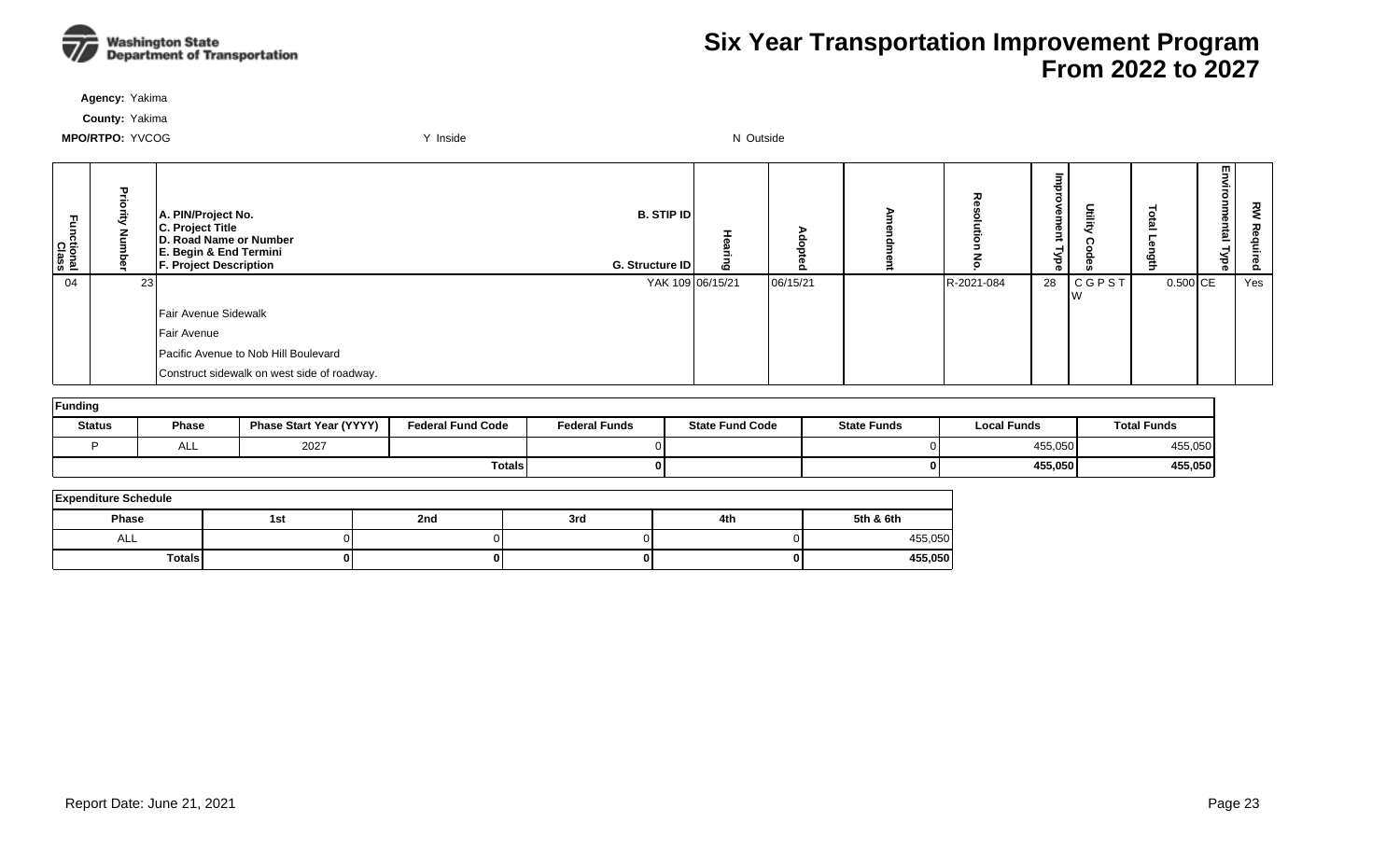

**Agency:** Yakima

**County:** Yakima

| Fall<br>ctional<br>Class | $\mathbf{D}$ | A. PIN/Project No.<br>C. Project Title<br>D. Road Name or Number<br>E. Begin & End Termini<br><b>F. Project Description</b> | <b>B. STIP ID</b><br>G. Structure ID |                  | ௨        |            | c<br>നാ<br>g<br>-<br>wee | Utilit)            |          | m.<br>ē | 짖<br>은<br>ဥ |
|--------------------------|--------------|-----------------------------------------------------------------------------------------------------------------------------|--------------------------------------|------------------|----------|------------|--------------------------|--------------------|----------|---------|-------------|
| 04                       | 24           |                                                                                                                             |                                      | YAK 110 06/15/21 | 06/15/21 | R-2021-084 | 28                       | <b>CGPST</b><br>Iw | 1.500 CE |         | Yes         |
|                          |              | Nob Hill Boulevard Sidewalk                                                                                                 |                                      |                  |          |            |                          |                    |          |         |             |
|                          |              | Nob Hill Boulevard                                                                                                          |                                      |                  |          |            |                          |                    |          |         |             |
|                          |              | 12th Street to 14th Street                                                                                                  |                                      |                  |          |            |                          |                    |          |         |             |
|                          |              | Construct sidewalk on south side of roadway.                                                                                |                                      |                  |          |            |                          |                    |          |         |             |

| Funding       |            |                                |                          |                      |                        |                    |                    |                    |  |  |  |  |  |
|---------------|------------|--------------------------------|--------------------------|----------------------|------------------------|--------------------|--------------------|--------------------|--|--|--|--|--|
| <b>Status</b> | Phase      | <b>Phase Start Year (YYYY)</b> | <b>Federal Fund Code</b> | <b>Federal Funds</b> | <b>State Fund Code</b> | <b>State Funds</b> | <b>Local Funds</b> | <b>Total Funds</b> |  |  |  |  |  |
|               | <b>ALL</b> | 2027                           |                          |                      |                        |                    | 159,880            | 159,880            |  |  |  |  |  |
|               |            |                                | <b>Totals</b>            |                      |                        | 01                 | 159,880            | 159,880            |  |  |  |  |  |

| <b>Expenditure Schedule</b> |     |     |     |     |           |  |  |  |  |  |  |
|-----------------------------|-----|-----|-----|-----|-----------|--|--|--|--|--|--|
| Phase                       | 1st | 2nd | 3rd | 4th | 5th & 6th |  |  |  |  |  |  |
| ALL                         |     |     |     |     | 159,880   |  |  |  |  |  |  |
| <b>Totals</b>               |     |     |     |     | 159,880   |  |  |  |  |  |  |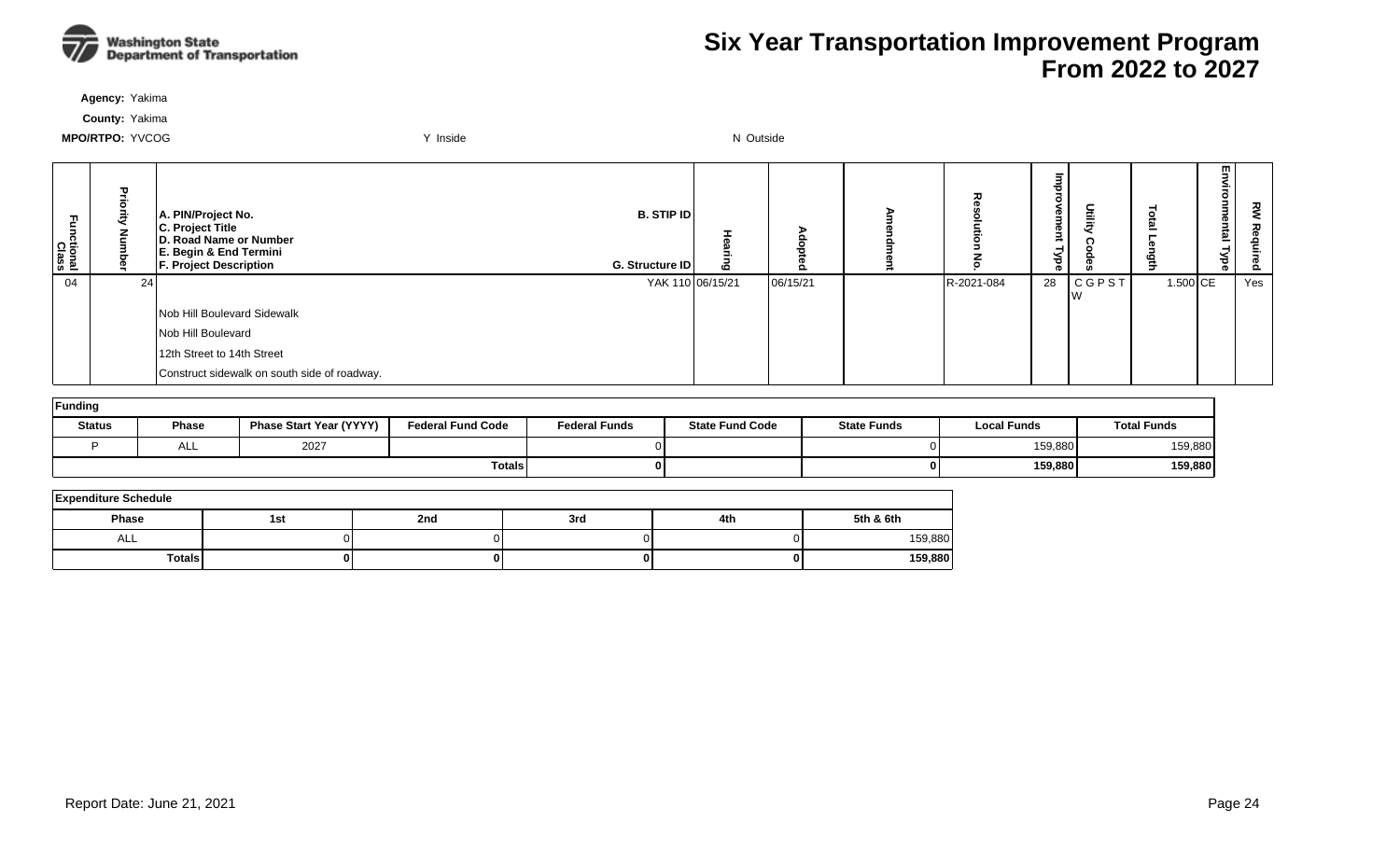

**Agency:** Yakima

**County:** Yakima

| ፓ<br>ctional<br>Class | ᠊ᠣ | A. PIN/Project No.<br>C. Project Title<br>D. Road Name or Number<br>E. Begin & End Termini<br><b>F. Project Description</b> | <b>B. STIP ID</b><br>G. Structure ID | ه | ο        | 고          | 73<br>€<br>g<br>≺<br>್ಥಾ | Utility            | ဖ        | ▥<br><u>한</u><br>ᅴ | š<br>luired |
|-----------------------|----|-----------------------------------------------------------------------------------------------------------------------------|--------------------------------------|---|----------|------------|--------------------------|--------------------|----------|--------------------|-------------|
| 04                    | 25 |                                                                                                                             | YAK 111 06/15/21                     |   | 06/15/21 | R-2021-084 | 04                       | <b>CGPST</b><br>١w | 1.500 CE |                    | No          |
|                       |    | 6th Avenue Roadway Improvements                                                                                             |                                      |   |          |            |                          |                    |          |                    |             |
|                       |    | 6th Avenue                                                                                                                  |                                      |   |          |            |                          |                    |          |                    |             |
|                       |    | Walnut Street to River Road                                                                                                 |                                      |   |          |            |                          |                    |          |                    |             |
|                       |    | Reconstruct roadway including trolley provisions.                                                                           |                                      |   |          |            |                          |                    |          |                    |             |

| Funding       |              |                                |                          |                      |                        |                    |                    |                    |  |  |  |  |
|---------------|--------------|--------------------------------|--------------------------|----------------------|------------------------|--------------------|--------------------|--------------------|--|--|--|--|
| <b>Status</b> | <b>Phase</b> | <b>Phase Start Year (YYYY)</b> | <b>Federal Fund Code</b> | <b>Federal Funds</b> | <b>State Fund Code</b> | <b>State Funds</b> | <b>Local Funds</b> | <b>Total Funds</b> |  |  |  |  |
|               | ─            | 2027                           |                          |                      |                        |                    | 6,877,160          | 6,877,160          |  |  |  |  |
|               |              |                                | <b>Totals</b>            |                      |                        | 01                 | 6,877,160          | 6,877,160          |  |  |  |  |

| <b>Expenditure Schedule</b> |     |     |     |     |           |  |  |  |  |  |  |
|-----------------------------|-----|-----|-----|-----|-----------|--|--|--|--|--|--|
| Phase                       | 1st | 2nd | 3rd | 4th | 5th & 6th |  |  |  |  |  |  |
| ALL                         |     |     |     |     | 6,877,160 |  |  |  |  |  |  |
| <b>Totals</b>               | 01  |     |     | ΩI  | 6,877,160 |  |  |  |  |  |  |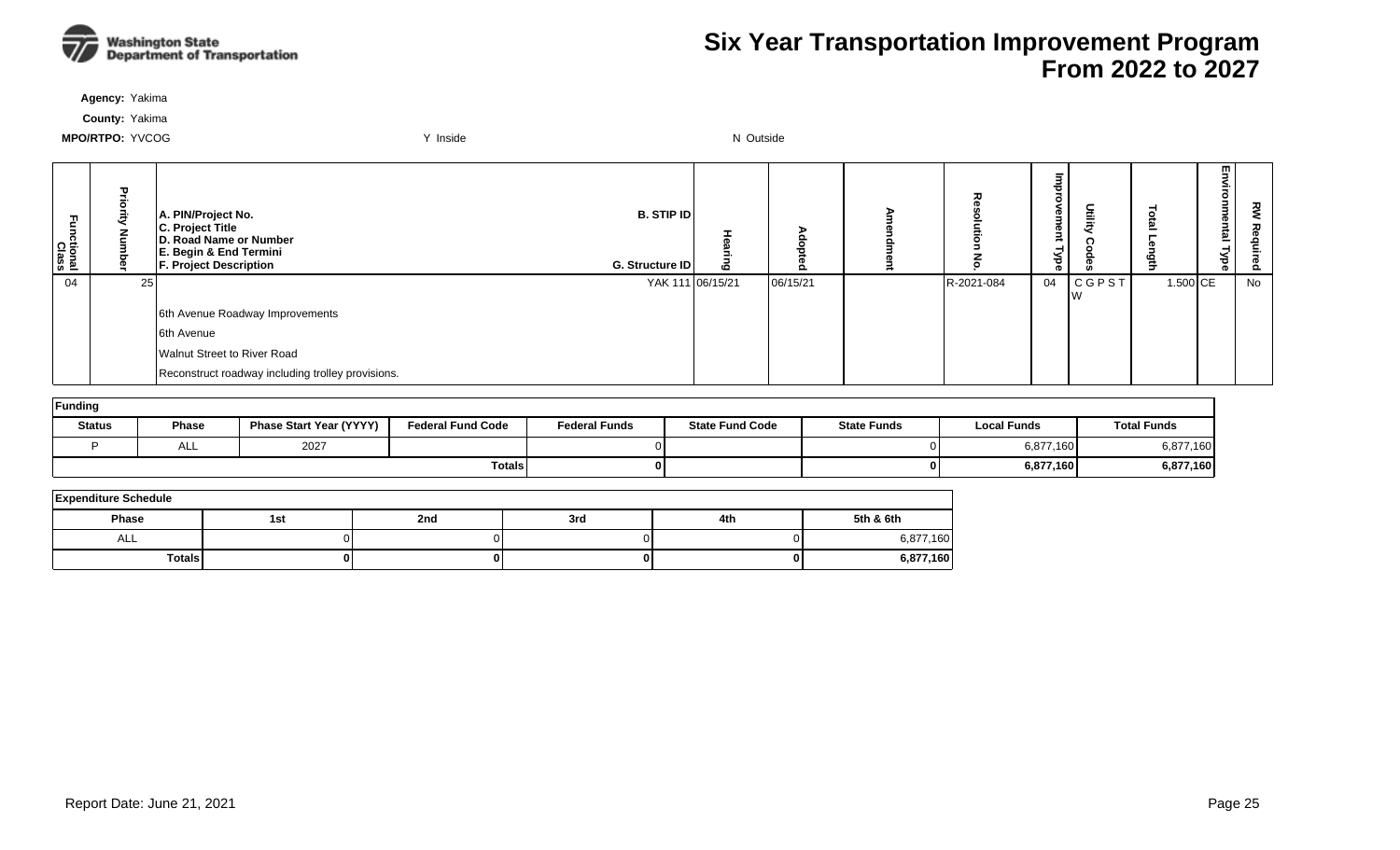

**Agency:** Yakima

**County:** Yakima

| ctional<br>Class |    | A. PIN/Project No.<br>C. Project Title<br>D. Road Name or Number<br>E. Begin & End Termini<br><b>F. Project Description</b> | <b>B. STIP IDI</b><br>G. Structure ID | $\mathbf{c}$ |          | 중          | Φ<br>g<br>శ<br>∩ on | Utility      |          | m<br><u>ត</u> | 짖<br><b>D</b><br>௨ |
|------------------|----|-----------------------------------------------------------------------------------------------------------------------------|---------------------------------------|--------------|----------|------------|---------------------|--------------|----------|---------------|--------------------|
| 05               | 26 |                                                                                                                             | YAK 112 06/15/21                      |              | 06/15/21 | R-2021-084 | $04$                | <b>CGPST</b> | 0.030 CE |               | No                 |
|                  |    | Powerhouse Road and Englewood Avenue Intersection Improvements                                                              |                                       |              |          |            |                     |              |          |               |                    |
|                  |    | Powerhouse Road                                                                                                             |                                       |              |          |            |                     |              |          |               |                    |
|                  |    | Englewood Avenue to Englewood Avenue                                                                                        |                                       |              |          |            |                     |              |          |               |                    |
|                  |    | Install traffic signal at the intersection.                                                                                 |                                       |              |          |            |                     |              |          |               |                    |

| Funding       |       |                                |                          |                      |                        |                    |                    |                    |  |  |  |  |
|---------------|-------|--------------------------------|--------------------------|----------------------|------------------------|--------------------|--------------------|--------------------|--|--|--|--|
| <b>Status</b> | Phase | <b>Phase Start Year (YYYY)</b> | <b>Federal Fund Code</b> | <b>Federal Funds</b> | <b>State Fund Code</b> | <b>State Funds</b> | <b>Local Funds</b> | <b>Total Funds</b> |  |  |  |  |
|               | ALL   | 2027                           |                          |                      |                        |                    | 922,210            | 922,210            |  |  |  |  |
|               |       |                                | <b>Totals</b>            |                      |                        |                    | 922,210            | 922,210            |  |  |  |  |

| <b>Expenditure Schedule</b> |     |     |     |     |           |  |  |  |  |  |
|-----------------------------|-----|-----|-----|-----|-----------|--|--|--|--|--|
| Phase                       | 1st | 2nd | 3rd | 4th | 5th & 6th |  |  |  |  |  |
| ALL                         |     |     |     |     | 922,210   |  |  |  |  |  |
| <b>Totals</b>               |     |     |     | 01  | 922,210   |  |  |  |  |  |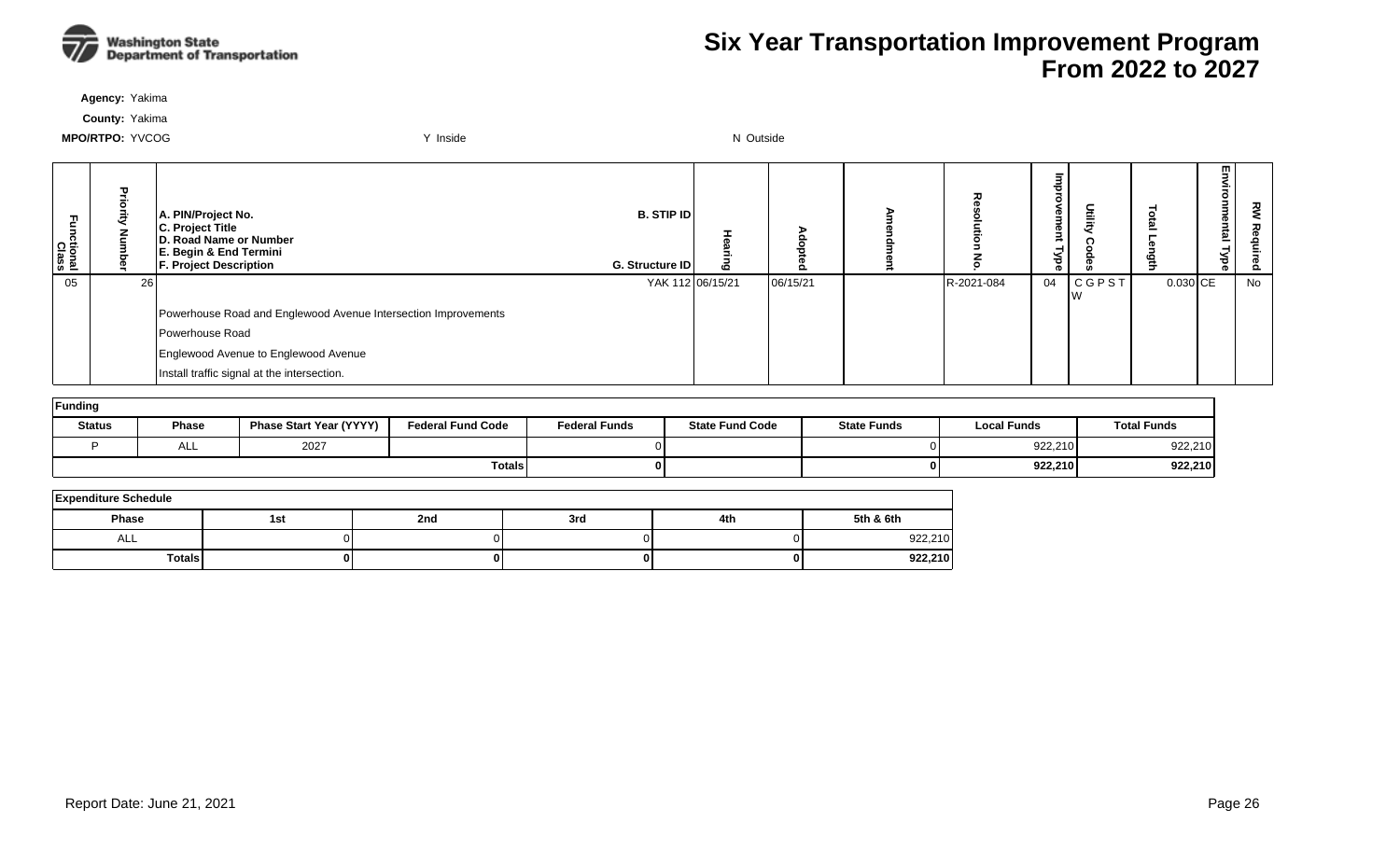

**Agency:** Yakima

**County:** Yakima

| 곤<br>ctional<br>Class |    | A. PIN/Project No.<br>C. Project Title<br>D. Road Name or Number<br>E. Begin & End Termini<br><b>F. Project Description</b> | <b>B. STIP ID</b><br>G. Structure ID | 6 |          | 고          | Utility<br>$\sigma$<br>Ê<br>Φ<br>≺<br>ह |            | ᇚ<br>5<br>=<br>⊣ | š<br>Φ<br>Õ. |
|-----------------------|----|-----------------------------------------------------------------------------------------------------------------------------|--------------------------------------|---|----------|------------|-----------------------------------------|------------|------------------|--------------|
| 04                    | 27 |                                                                                                                             | YAK 113 06/15/21                     |   | 06/15/21 | R-2021-084 | 28<br>  C G P S T                       | $0.010$ CE |                  | No           |
|                       |    | Mead Avenue Pedestrian Signal                                                                                               |                                      |   |          |            |                                         |            |                  |              |
|                       |    | Mead Avenue                                                                                                                 |                                      |   |          |            |                                         |            |                  |              |
|                       |    | 10th Avenue to 10th Avenue                                                                                                  |                                      |   |          |            |                                         |            |                  |              |
|                       |    | Install pedestrian signal at the east leg of the intersection.                                                              |                                      |   |          |            |                                         |            |                  |              |

| Funding       |              |                         |                          |                      |                        |                    |                    |                    |  |  |  |  |
|---------------|--------------|-------------------------|--------------------------|----------------------|------------------------|--------------------|--------------------|--------------------|--|--|--|--|
| <b>Status</b> | <b>Phase</b> | Phase Start Year (YYYY) | <b>Federal Fund Code</b> | <b>Federal Funds</b> | <b>State Fund Code</b> | <b>State Funds</b> | <b>Local Funds</b> | <b>Total Funds</b> |  |  |  |  |
|               | ALL          | 2027                    |                          |                      |                        |                    | 380,030            | 380,030            |  |  |  |  |
|               |              |                         | Totals                   |                      |                        |                    | 380,030            | 380,030            |  |  |  |  |

| <b>Expenditure Schedule</b> |     |     |     |     |           |  |  |  |  |  |  |
|-----------------------------|-----|-----|-----|-----|-----------|--|--|--|--|--|--|
| Phase                       | 1st | 2nd | 3rd | 4th | 5th & 6th |  |  |  |  |  |  |
| ALL                         |     |     |     |     | 380,030   |  |  |  |  |  |  |
| <b>Totals</b>               |     |     |     |     | 380,030   |  |  |  |  |  |  |